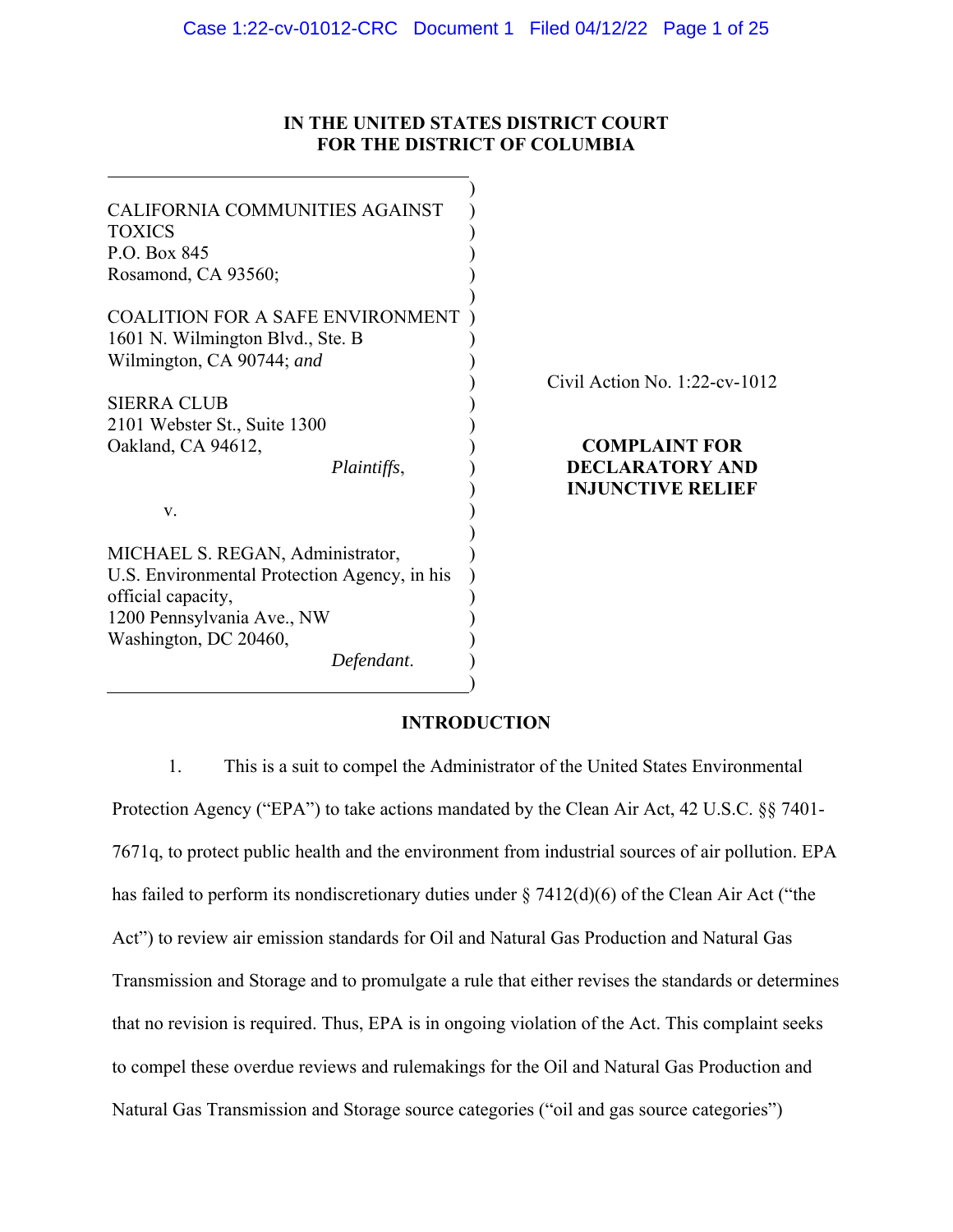### Case 1:22-cv-01012-CRC Document 1 Filed 04/12/22 Page 2 of 25

regulated under the National Emission Standards for Hazardous Air Pollutants ("NESHAP"), 40 C.F.R. Part 63, Subparts HH, HHH.

2. Oil and gas facilities are major sources of pollution. These sources emit highly hazardous air pollutants ("HAP"), including carcinogens like benzene. These sources also emit non-HAP volatile organic compounds, which react in the atmosphere to form health-harming ozone and fine particulate matter, as well as methane.

3. While EPA has failed to act, the COVID-19 pandemic has worsened the harm for communities where air pollution has increased mortality.<sup>1</sup> Communities exposed to these oil and gas industry emissions, who are disproportionately communities of color and low-income, need EPA to fulfill its overdue legal obligations to review and revise the emission standards applicable to these facilities, in order to help improve the air they breathe.

4. In particular,  $\S 7412(d)(6)$  of the Clean Air Act requires the Administrator to "review, and revise as necessary" emission standards for hazardous air pollutants in listed categories at least every eight years after promulgating standards under § 7412. 42 U.S.C. § 7412(d)(6). Section 7412(f)(2) requires the Administrator to review the health and environmental risks that remain under the existing standards, and to promulgate standards that protect public health and the environment (or promulgate a determination that such standards are not required) within eight years after the promulgation of standards under § 7412(d).

5. More than eight years have passed since EPA's last § 7412(d)(6) review of the NESHAP for the oil and gas source categories, yet the agency has not reviewed and revised such

<sup>1</sup> *See, e.g.*, Michael Petroni et al., *Hazardous Air Pollutant Exposure as a Contributing Factor to COVID-19 Mortality in the United States*, 15 Envtl. Res. Lett., Sept. 2020, https://iopscience.iop.org/article/10.1088/1748-9326/abaf86.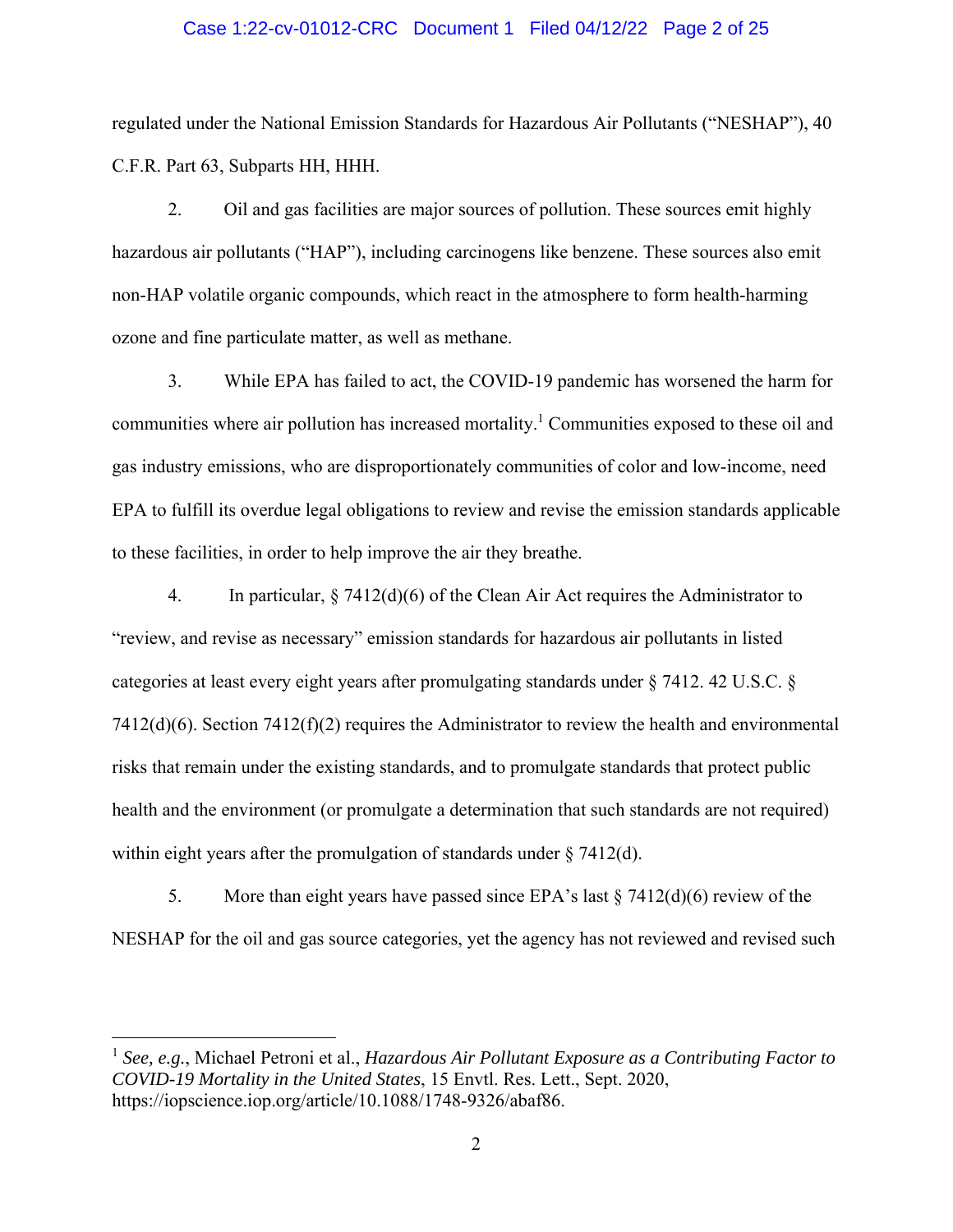#### Case 1:22-cv-01012-CRC Document 1 Filed 04/12/22 Page 3 of 25

standards, nor has it promulgated a determination that no such revisions are necessary, as required under § 7412(d)(6). 42 U.S.C. § 7412(f)(2).

6. Due to the Defendant Administrator's failures to act appropriately to control oil and gas sources' toxic air emissions, Plaintiffs California Communities Against Toxics, Coalition For A Safe Environment, and Sierra Club (collectively, "Plaintiffs") seek both a determination that the Defendant Administrator's failures to perform an action required by 42 U.S.C. § 7412(d)(6) violate the Clean Air Act, and an order to compel the Administrator to take the required action in accordance with an expeditious deadline set by this Court.

### **JURISDICTION AND VENUE**

7. This action arises under the Clean Air Act, 42 U.S.C. § 7412(d)(6).

8. This Court has jurisdiction over this action pursuant to 42 U.S.C.  $\S$  7604(a)(2) and 28 U.S.C. §§ 1331 and 1361.

9. This Court may order the Administrator to perform the requisite acts and duties, may issue a declaratory judgment, and may grant further relief pursuant to 42 U.S.C. § 7604(a), the Declaratory Judgment Act, 28 U.S.C. §§ 2201-2202, and 28 U.S.C. § 1361.

10. Plaintiffs have a right to bring this action pursuant to the Clean Air Act, 42 U.S.C. § 7604(a)(2), 28 U.S.C. § 1361, and the Administrative Procedure Act, 5 U.S.C. §§ 701-706.

11. By certified letter to the Administrator mailed on December 9, 2021, Plaintiffs gave notice of this action as required by 42 U.S.C.  $\S$  7604(b)(2) and 40 C.F.R.  $\S$  54.2(d).

12. As sixty days have passed since this submission, Plaintiffs have satisfied the notice requirements in 42 U.S.C. § 7604(b)(2).

13. Venue is vested in this Court under 28 U.S.C. § 1391(e) because the Defendant, EPA Administrator Michael S. Regan, resides in this district.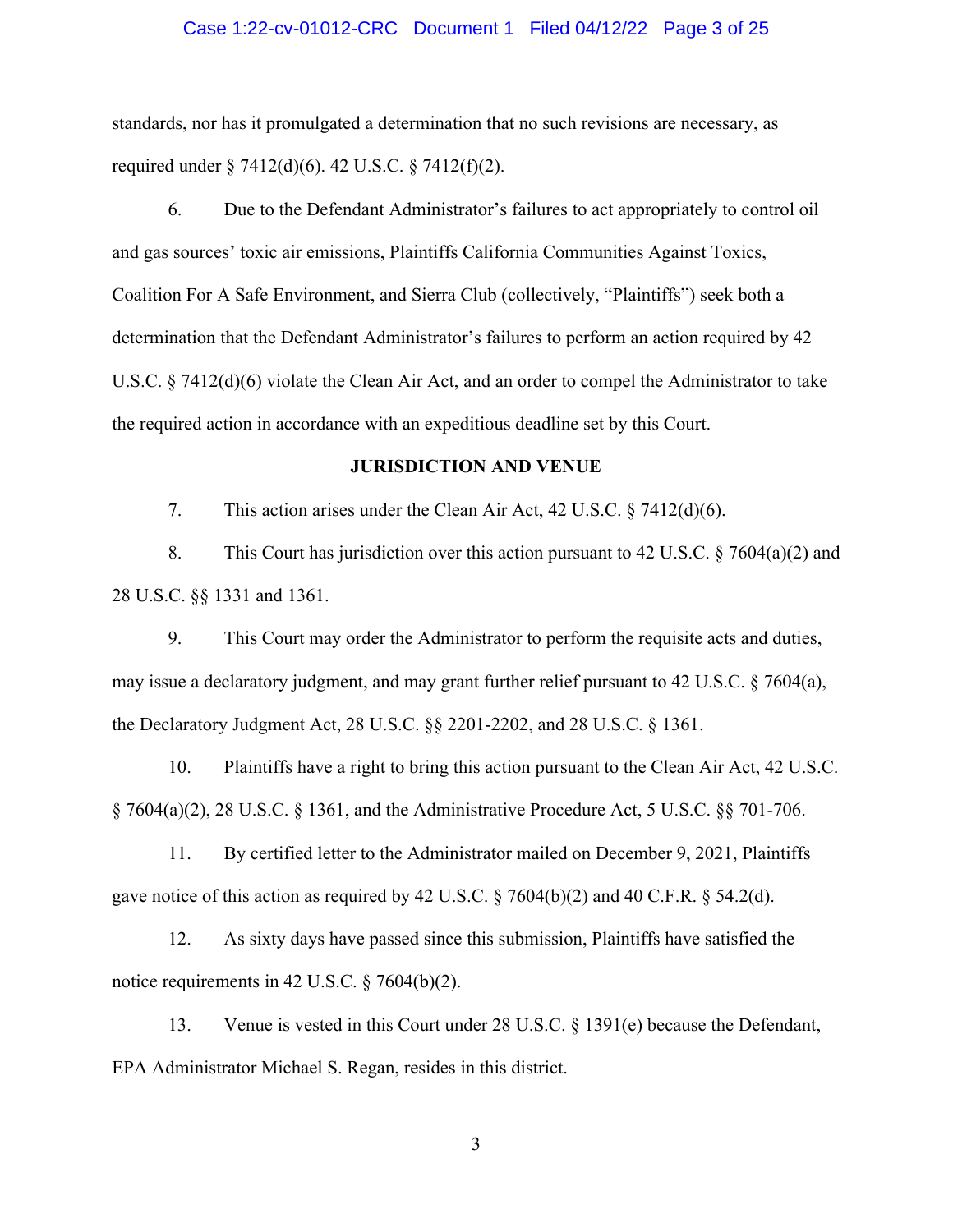#### **PARTIES**

14. Plaintiff California Communities Against Toxics ("CCAT") is a nonprofit organization based in California. CCAT is an environmental justice network of members and member groups that advocates for environmental justice and protection from toxic air pollution in the State of California and nationally. Through public education, advocacy, and community organizing, CCAT aims to reduce individuals' exposure to pollution, to expand knowledge about the effects of toxic chemicals on human health and the environment, and to protect the most vulnerable people from harm.

15. Plaintiff Coalition For A Safe Environment ("CFASE") is a nonprofit communitybased organization that advocates for environmental justice, public health, public safety, emergency preparedness, and community sustainability. CFASE was established in April 2001 in the predominantly Latino community of Wilmington in Los Angeles, California. As part of its work to protect communities from the harmful effects of toxic air pollution, CFASE serves its members and constituents by conducting public health surveys, distributing public health and environmental information, distributing personal protective equipment ("PPE") and COVID-19 home test kits, preparing research reports, evaluating environmental impact reports, investigating environmental incidents, preparing public comment documents, and attending governmental agency public hearings, private business meetings, and community organization meetings.

16. Plaintiff Sierra Club is a nonprofit corporation with its headquarters located in Oakland, California. The Sierra Club is a national membership organization whose mission is to explore, enjoy, and protect the planet; to practice and promote the responsible use of the earth's ecosystems and resources; to educate and enlist humanity to protect and restore the quality of the natural and human environment; and to use all lawful means to carry out those objectives. As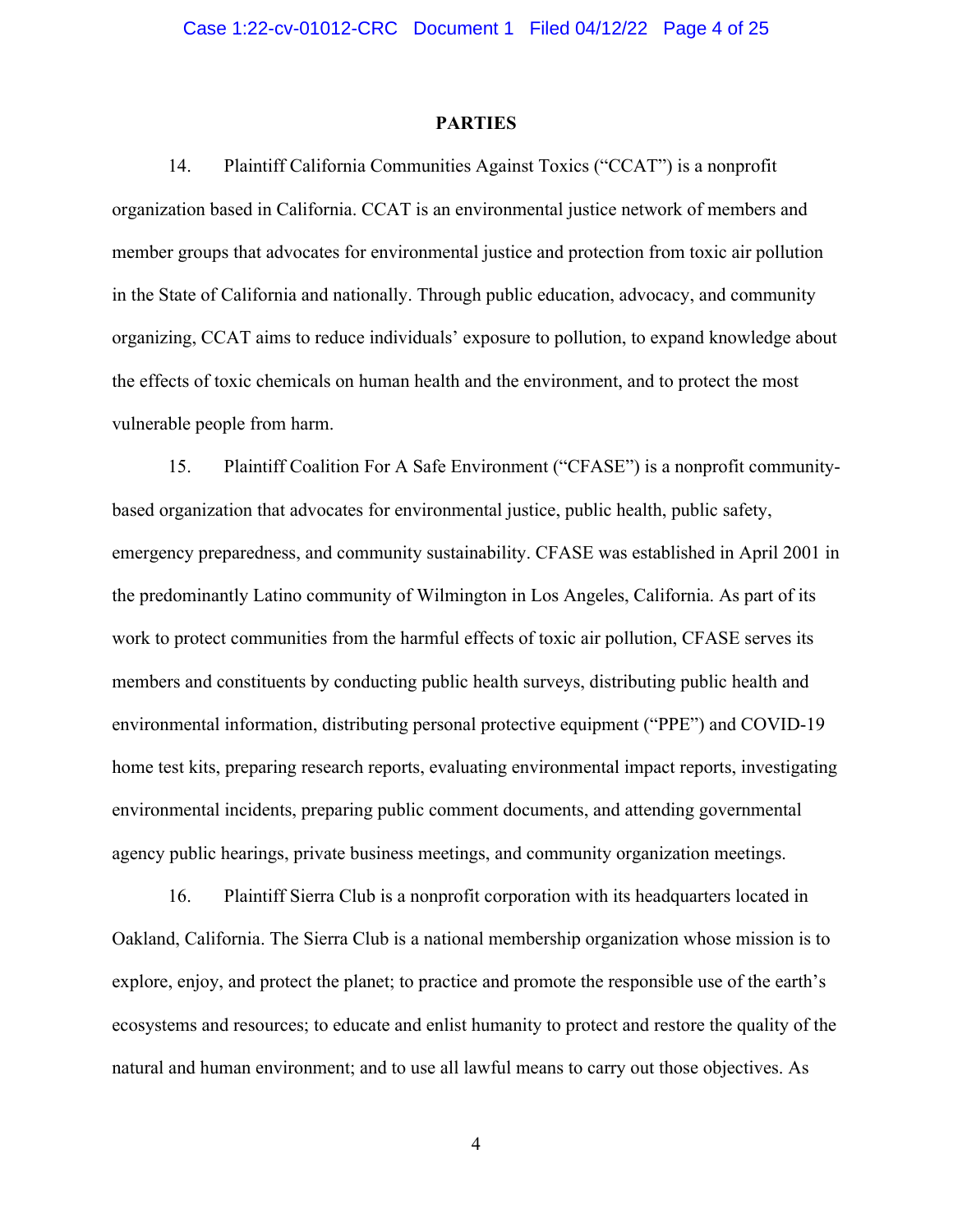#### Case 1:22-cv-01012-CRC Document 1 Filed 04/12/22 Page 5 of 25

such, Sierra Club is dedicated to the protection of public health and the environment, and regularly advocates for policies that protect air quality. It has 64 chapters and over than 780,000 members who reside in all 50 states, the District of Columbia, and Puerto Rico.

17. Defendant Michael S. Regan is the Administrator of the EPA. In that role, he is charged with the duty to uphold the Clean Air Act and to take required regulatory actions according to the schedules established therein. *See* 42 U.S.C. § 7601.

#### **LEGAL FRAMEWORK**

18. The Clean Air Act's purpose is "to protect and enhance the quality of the Nation's air resources so as to promote the public health and welfare and the productive capacity of its population." 42 U.S.C. § 7401(b)(1). A "primary goal" of the Act is "pollution prevention." *Id.* § 7401(c). Congress enacted this law in part because "the growth in the amount and complexity of air pollution brought about by urbanization, industrial development, and the increasing use of motor vehicles, has resulted in mounting dangers to the public health and welfare." *Id.*  $§ 7401(a)(2).$ 

19. In the 1990 Clean Air Act Amendments, Congress strengthened § 7412 and established new requirements for EPA to control toxic air pollution. By statute, Congress listed 189 air pollutants that it determined to be "hazardous" for regulation and required EPA to list any other compounds "known to cause or [that] may reasonably be anticipated to cause adverse effects to human health or adverse environmental effects." *Id.* § 7412(b)(1), (b)(3)(B); *see also id.* § 7412(a)(6); § 7602(g).

20. The Act requires EPA to list categories of sources of all hazardous air pollutants. 42 U.S.C. § 7412(c)(1). According to deadlines provided in the Act, EPA must then promulgate emission standards for each listed category or subcategory of such major and area sources of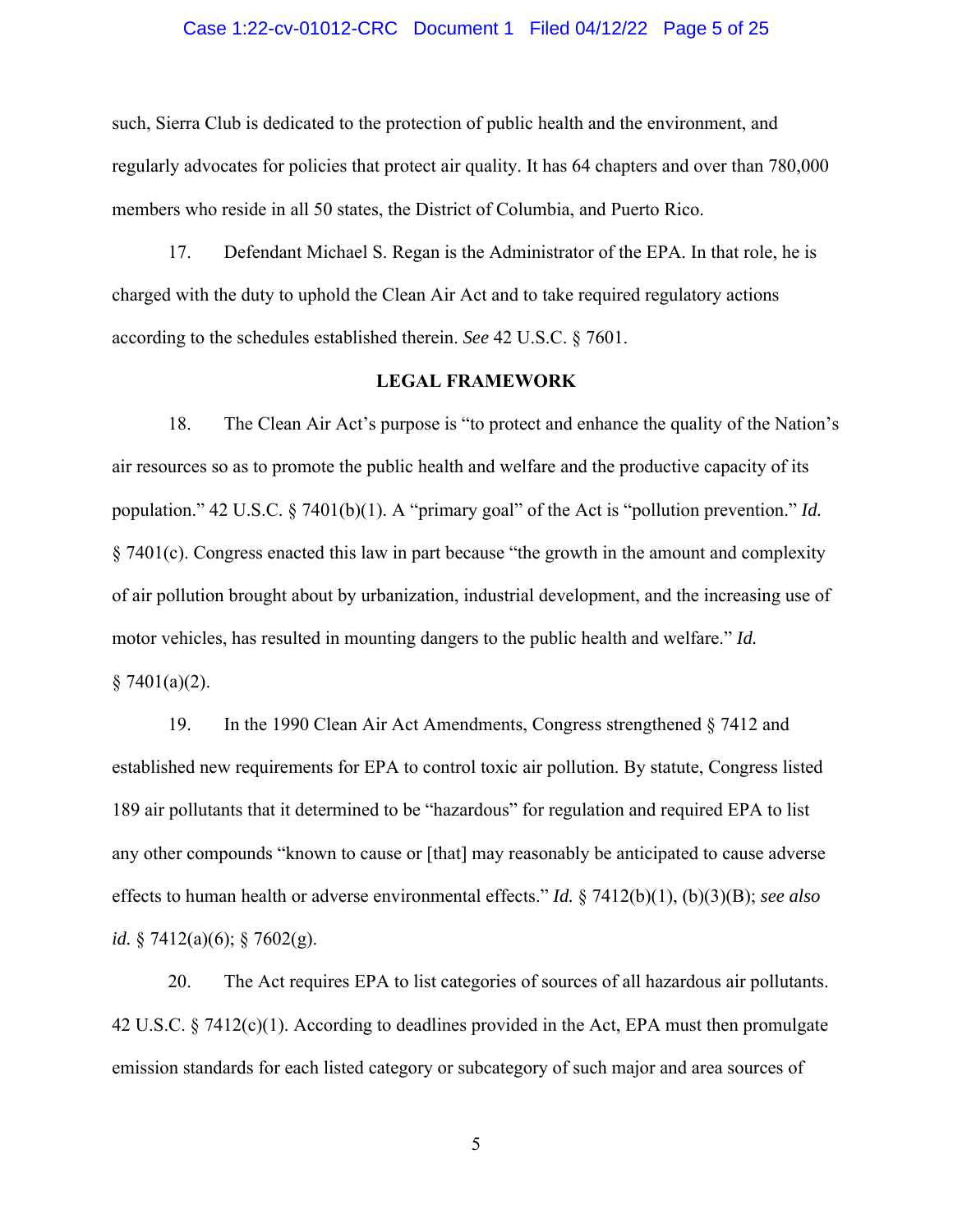#### Case 1:22-cv-01012-CRC Document 1 Filed 04/12/22 Page 6 of 25

hazardous air pollutants. *Id.* § 7412(d); *id.* § 7412(a)(1) (definition of major source). The standards for major sources, often referred to as "maximum achievable control technology" or "MACT" standards, must require "the maximum degree of reduction in emissions of . . . hazardous air pollutants . . . [that] is achievable . . . ." *Id.* § 7412(d)(2). The "floor" or minimum stringency required of such standards must reflect what the best controlled source or sources have "achieved." *Id.* § 7412(d)(3).

21. Once the Administrator has promulgated emission standards pursuant to § 7412(d) for a source category, EPA must ensure that such standards continue to strengthen over time. First, "[t]he Administrator shall review, and revise as necessary (taking into account developments in practices, processes, and control technologies), emission standards promulgated under this section no less often than every [eight] years." *Id.* § 7412(d)(6).

22. In addition to revising standards to reflect control "developments," EPA must make all revisions that are "necessary" to bring standards into full compliance with the Clean Air Act, *id.*, such as setting limits on all uncontrolled HAP emissions and removing all illegal exemptions or loopholes. *See Louisiana Envtl. Action Network v. EPA*, 955 F.3d 1088, 1096 (D.C. Cir. 2020); *Sierra Club v. EPA*, 551 F.3d 1019 (D.C. Cir. 2008).

23. If the Administrator finds that no such revisions are "necessary," he must issue a final determination as to that fact. 42 U.S.C.  $\S$  7412(d)(6).

24. Section 7412(d) standards become effective "upon promulgation." *See id.* § 7412(d)(10); *see also id.* § 7412(i) (setting compliance schedule for § 7412(d) standards).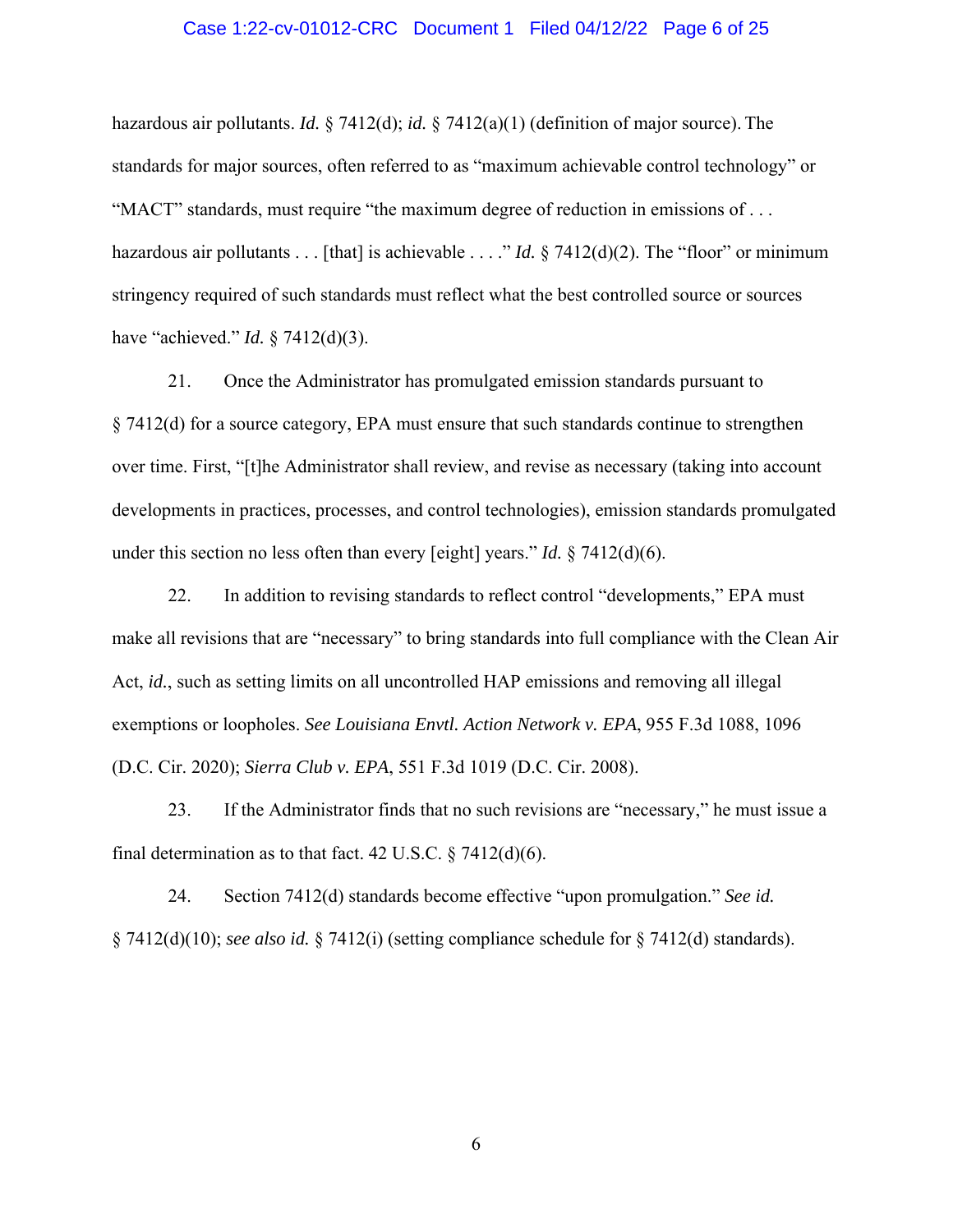#### **FACTS**

## **Overdue EPA Nondiscretionary Duties Under 42 U.S.C. § 7412 (d)(6)**

25. EPA listed the Oil and Natural Gas Production source category as a major source of hazardous air pollutants in 1992. EPA, Initial List of Categories of Sources Under Section 112(c)(1) of the Clean Air Act Amendments of 1990, 57 Fed. Reg. 31,576 (July 16, 1992). On February 12, 1998, EPA added Natural Gas Transmission and Storage to the list of major source categories. *See* EPA, National Emission Standards for Hazardous Air Pollutants; Revision of List of Categories of Sources and Schedule for Standards Under Section 112 of the Clean Air Act, 63 Fed. Reg. 7,155 (Feb. 12, 1998).

26. As of 2012, EPA has estimated that Oil and Natural Gas Production facilities emit 9,000 tons per year of hazardous air pollutants, $^2$  while Natural Gas Transmission and Storage facilities emit over  $650$  tons per year.<sup>3</sup> EPA has recognized that these emissions include organic hazardous air pollutants such as n-hexane, the "BTEX" compounds (benzene, toluene, ethylbenzene, and xylenes), and dozens of other hazardous air pollutants. 40 C.F.R. Part 63, Subparts HH & HHH.

27. EPA first promulgated the NESHAP for the oil and gas source categories under  $\delta$ 7412(d) of the Clean Air Act on June 17, 1999. *See* 40 C.F.R. Part 63, Subparts HH and HHH; Final Rule, 64 Fed. Reg. 32,610 (June 17, 1999); Proposed Rule, 63 Fed. Reg. 6,288 (Feb. 6, 1998). These standards apply to Oil and Natural Gas Production facilities and Natural Gas

<sup>2</sup> EPA Ofc. of Air and Radiation, Final Residual Risk Assessment for the Oil and Gas Production and Natural Gas Transmission and Storage Source Categories, at 28 (Apr. 2012), https://www.regulations.gov/document/EPA-HQ-OAR-2010-0505-4558. <sup>3</sup> *Id.* at 23.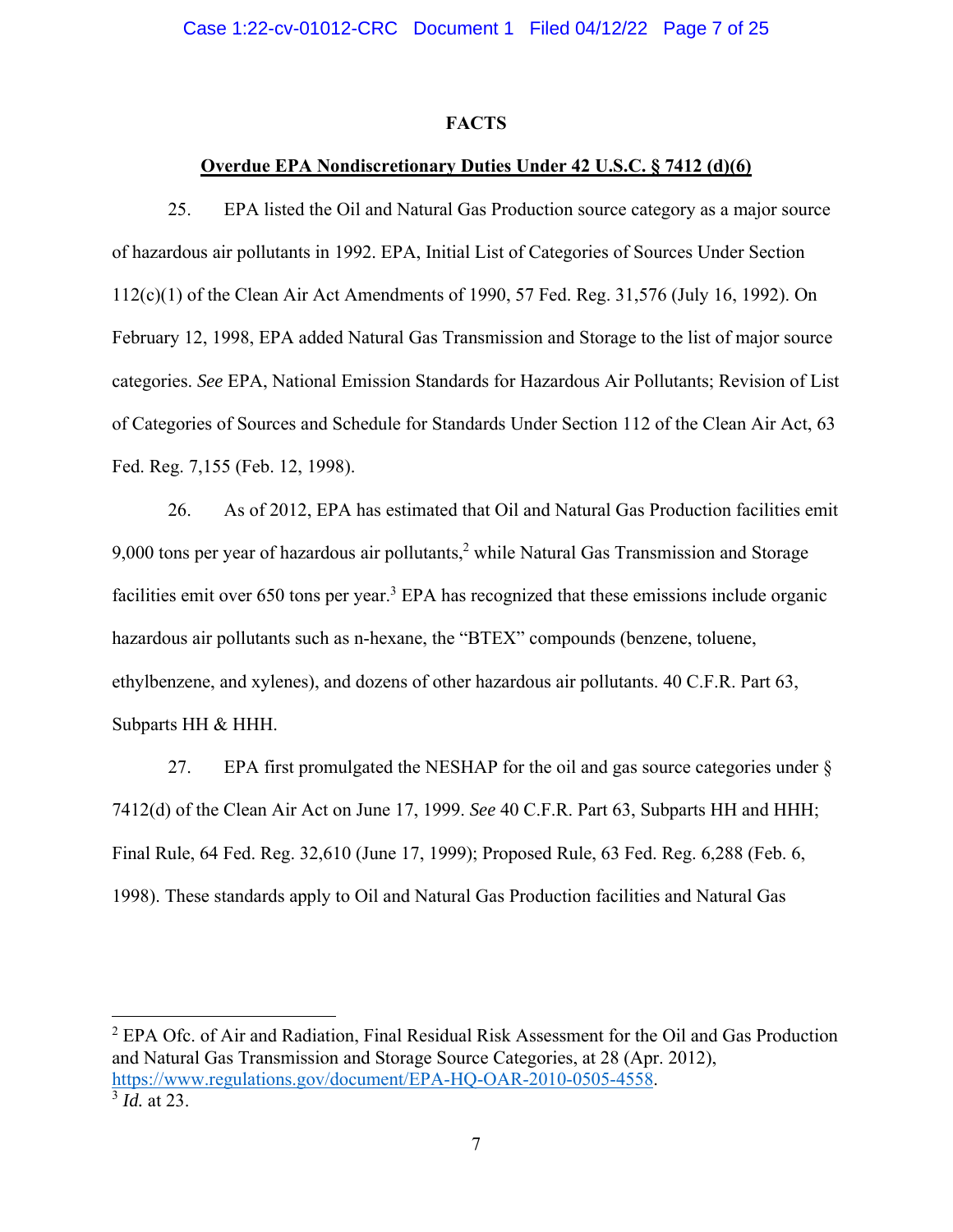#### Case 1:22-cv-01012-CRC Document 1 Filed 04/12/22 Page 8 of 25

Transmission and Storage facilities that are major and area sources of hazardous air pollutant emissions.

28. In 2010, in response to litigation brought by WildEarth Guardians and the San Juan Citizens Alliance, *see WildEarth Guardians v. Jackson*, Case No. 09-cv-00089-CKK (D.D.C. Jan. 14, 2009), EPA signed a consent decree that committed the agency to initiating a review of the NESHAP for the oil and gas source categories pursuant to  $\S$  7412(d)(6). 77 Fed. Reg. 49,490, 49,496 (Aug. 16, 2012).

29. On August 16, 2012, the Administrator finalized its review and promulgated updated NESHAP standards under  $\S 7412(d)(2)-(3)$  for the oil and gas source categories ("2012 NESHAP rule"). *See* 40 C.F.R. 63 Subparts HH & HHH; 77 Fed. Reg. at 49,490.

30. In the 2012 NESHAP rule, EPA decided to revise certain provisions of the original standards and not to revise others. *See* 77 Fed. Reg. at 49,501-02.

31. The agency also conducted a  $\S$  7412(f)(2) residual risk review in 2012, but did not promulgate any modifications to the emission standards to assure an ample margin of safety to protect public health. *See id*. at 49,503-07.

32. In compliance with  $\S 7412(d)(6)$ , the Administrator was required to "review, and revise as necessary" the 2012 NESHAP rule for the oil and gas source categories no later than August 16, 2020, *i.e.*, within eight years.

33. The Administrator did not review the 2012 NESHAP rule and promulgate revisions, or promulgate a determination that no revisions were necessary between August 16, 2012 and August 16, 2020. Nor has the Administrator taken such action since August 16, 2020.

34. Therefore, the Administrator has violated and is in ongoing violation of his statutory duty under  $\S 7412(d)(6)$  for the oil and gas source categories.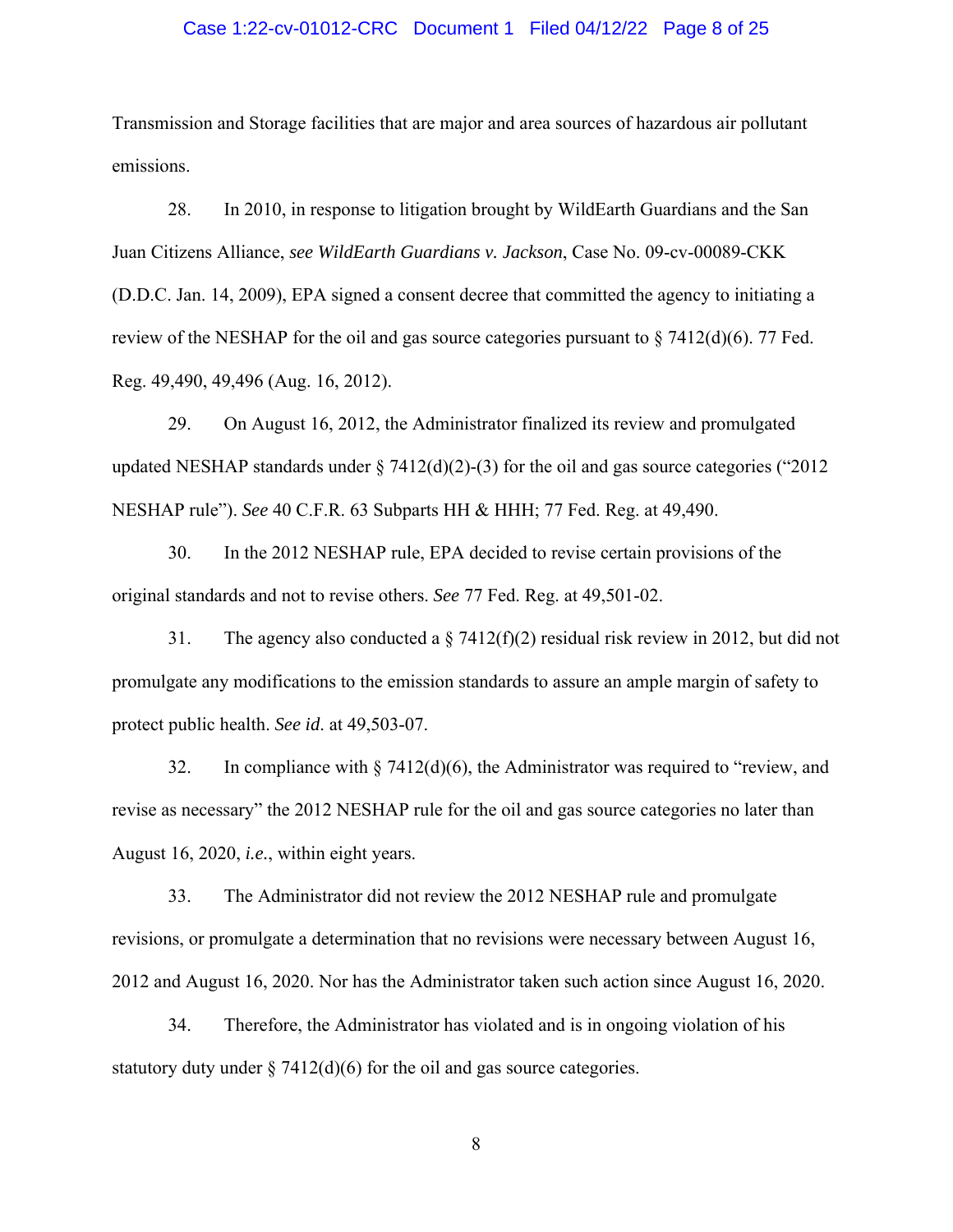### **Petition for Reconsideration**

35. On October 15, 2012, Plaintiffs and other environmental organizations filed a petition for reconsideration of certain aspects of the 2012 NESHAP rule.

36. The reconsideration petition seeks to rectify a number of serious flaws in the 2012 NESHAP rule pursuant to 42 U.S.C. § 7607(d)(7)(B), including EPA's failure to regulate all emission points within the oil and gas source categories (including condensate tanks, truck unloading, and pigging operations), failure to require controls for all hazardous air pollutants emitted by the oil and gas source categories, the illegal addition of an affirmative defense to civil penalties for violations of emission standards that are caused by malfunctions, and failure to consider new health risk and pollution control information and to assure an ample margin of safety to protect public health.

37. In December 2012, EPA informed the environmental organizations that the agency anticipated granting reconsideration on certain issues raised in the administrative petitions concerning the 2012 NESHAP rule.<sup>4</sup> In January 2013, EPA further informed environmental organizations that the agency anticipated signing a proposed rulemaking in April 2014 and taking final action in May  $2015.^5$ 

38. EPA did not propose action on or complete reconsideration in the spring of 2014, claiming the need to study additional issues.

<sup>4</sup> *See* Unopposed Motion of Respondent EPA to Sever the Challenges to the NSPS and NESHAP Rules, to Hold Litigation in Abeyance, and to Govern Further Proceedings, *Am. Petroleum Inst. v. EPA*, Case No. 12-1405, Doc. No. 1415624, at 4 (D.C. Cir. Jan. 16, 2013) <sup>5</sup> *Id.*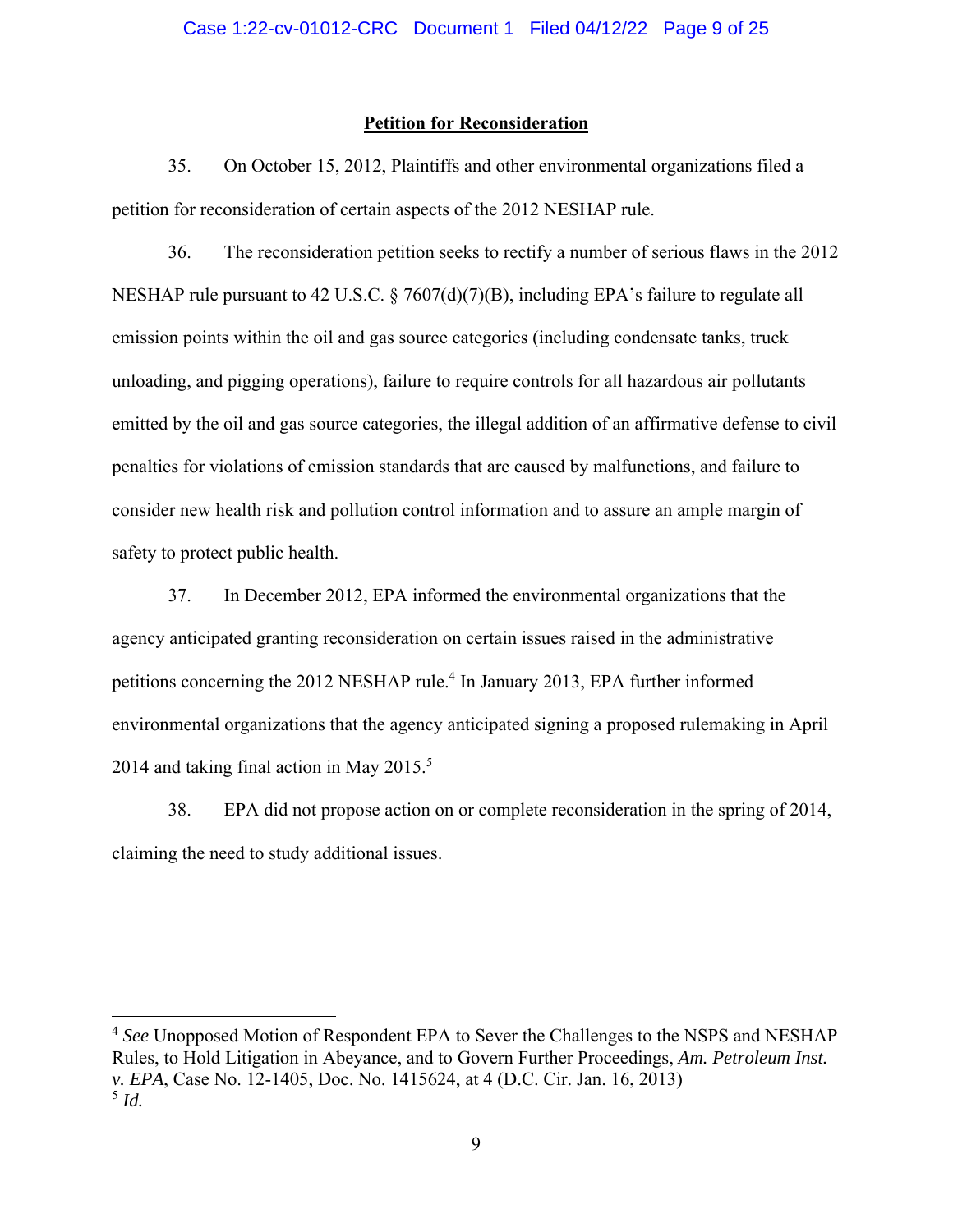### Case 1:22-cv-01012-CRC Document 1 Filed 04/12/22 Page 10 of 25

39. In 2015 and 2016, EPA solicited information from the public that would support the reconsideration process, including through a formal Information Collection Request ("ICR") proposal. *See* 81 Fed. Reg. 35,763 (June 3, 2016).

40. The environmental organizations submitted detailed written comments and verbal testimony to EPA on the importance of gathering robust and up-to-date air toxics data needed to help the agency characterize hazardous air pollutants emitted from oil and gas sources and better estimate short- and long-term health benefits of regulating emissions under sections 111 and 112 of the Clean Air Act.<sup>6</sup>

41. In November 2016, EPA issued the finalized ICR to owners and operators of oil and gas sources that would have collected emissions data on various pollutants from those sources, including hazardous air pollutants. $^7$ 

42. Shortly thereafter, in December 2016, EPA issued a response letter to the environmental organizations, which stated that its process for reconsideration of the 2012 NESHAP rule was still "on-going" and included a review of at least three key issues. $8$ 

43. In early 2017, EPA withdrew the ICR without notice and comment and stopped seeking the emission data.<sup>9</sup>

<sup>6</sup> *See* Technical Comments of Community and Environmental Groups Addressing the Inclusion of Hazardous Air Pollutants in the Oil and Gas Information Collection Request, filed by Natural Resources Defense Council et al. (Aug. 2, 2016), https://www.regulations.gov/comment/EPA-HQ-OAR-2016-0204-0066. 7

<sup>&</sup>lt;sup>7</sup> Letter from Peter Tsirigotis, Dir., Sector Policies & Programs Div., Ofc. of Air Quality Planning & Standards, EPA, to Earthjustice, at 1-2 (Dec. 14, 2016) [hereinafter Tsirigotis Letter].

<sup>8</sup>*Id.* at 1.

<sup>9</sup> *See* 82 Fed. Reg. 12,817 (Mar. 7, 2017); *see also* EPA's Motion to Continue Holding Cases in Abeyance Pending Administrative Reconsideration, Am. Petroleum Inst. v. EPA, Case No. 12- 1405, Doc. No. 1698120 ¶¶ 7-8 (D.C. Cir. Oct. 10, 2017).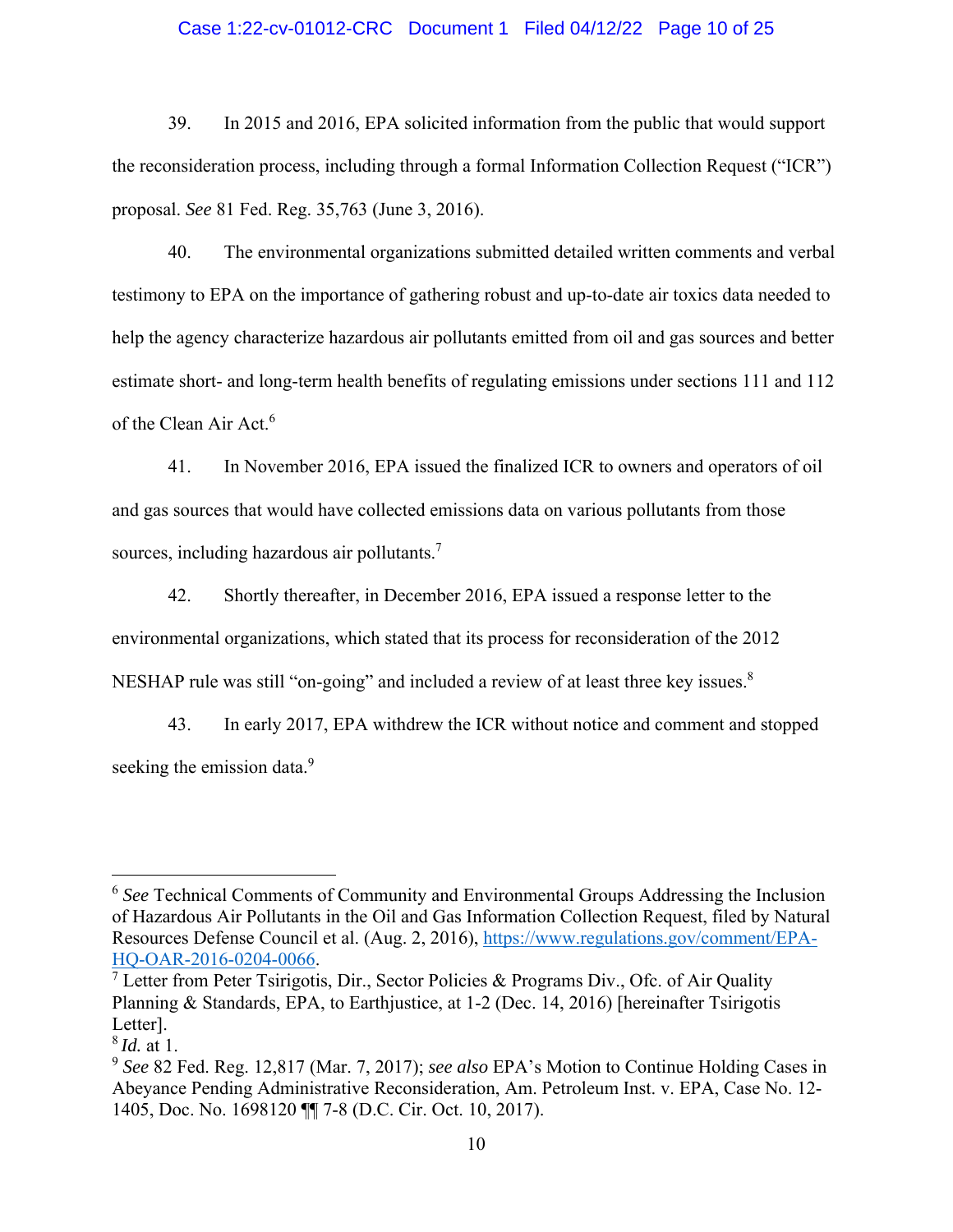### Case 1:22-cv-01012-CRC Document 1 Filed 04/12/22 Page 11 of 25

44. Several months later, EPA sent a letter to the environmental organizations and other petitioners for reconsideration, indicating that the agency "hereby grants the petitions for reconsideration" on two discrete issues: "[e]stablishment of standards that accounted for variability using an upper prediction limit of 99 percent," and "standards for small glycol dehydrators."10 Accordingly, by this letter, EPA "conven[ed] a proceeding to reconsider these issues related to the 2012 NESHAP."11 The letter did not address any of the other issues raised in the environmental groups' 2012 petition for reconsideration.

45. EPA has thus far taken no further action pursuant to this reconsideration process, which ostensibly remains ongoing to this day.<sup>12</sup>

46. EPA has delayed completing final action on reconsideration for over nine years.

# **Health Effects of Oil and Gas Sources' Air Pollution**

47. There are about 2,996 Oil and Natural Gas Production facilities regulated under Subpart HH, 580 of which are major sources. There are about 103 Natural Gas Transmission and Storage facilities regulated under Subpart HHH, 72 of which are major sources.<sup>13</sup>

48. For the Oil and Natural Gas Production source category, there are currently four regulated emission points: large and small glycol dehydrators, storage vessels with the potential for flash emissions, and equipment leaks from ancillary equipment and compressors intended to operate in volatile hazardous air pollutant service (as defined in 40 C.F.R. § 63.761), which are

<sup>&</sup>lt;sup>10</sup> Letter from E. Scott Pruitt, Administrator, EPA, to American Petroleum Institute et al. (Oct. 6, 2017).

<sup>11</sup> *Id.*

<sup>12</sup> *See* EPA's Status Report, Am. Petroleum Inst. v. EPA, Case No. 12-1405, Doc. No. 1923054, at 2 (D.C. Cir. Nov. 18, 2021); *see also* Tsirigotis Letter, *supra*. 13 Lists created by searching EPA's ECHO website for sources regulated under MACT Subparts

HH and HHH and narrowing the search to those facilities listed as major sources. *See* EPA, Enforcement and Compliance History Online (ECHO), https://echo.epa.gov/.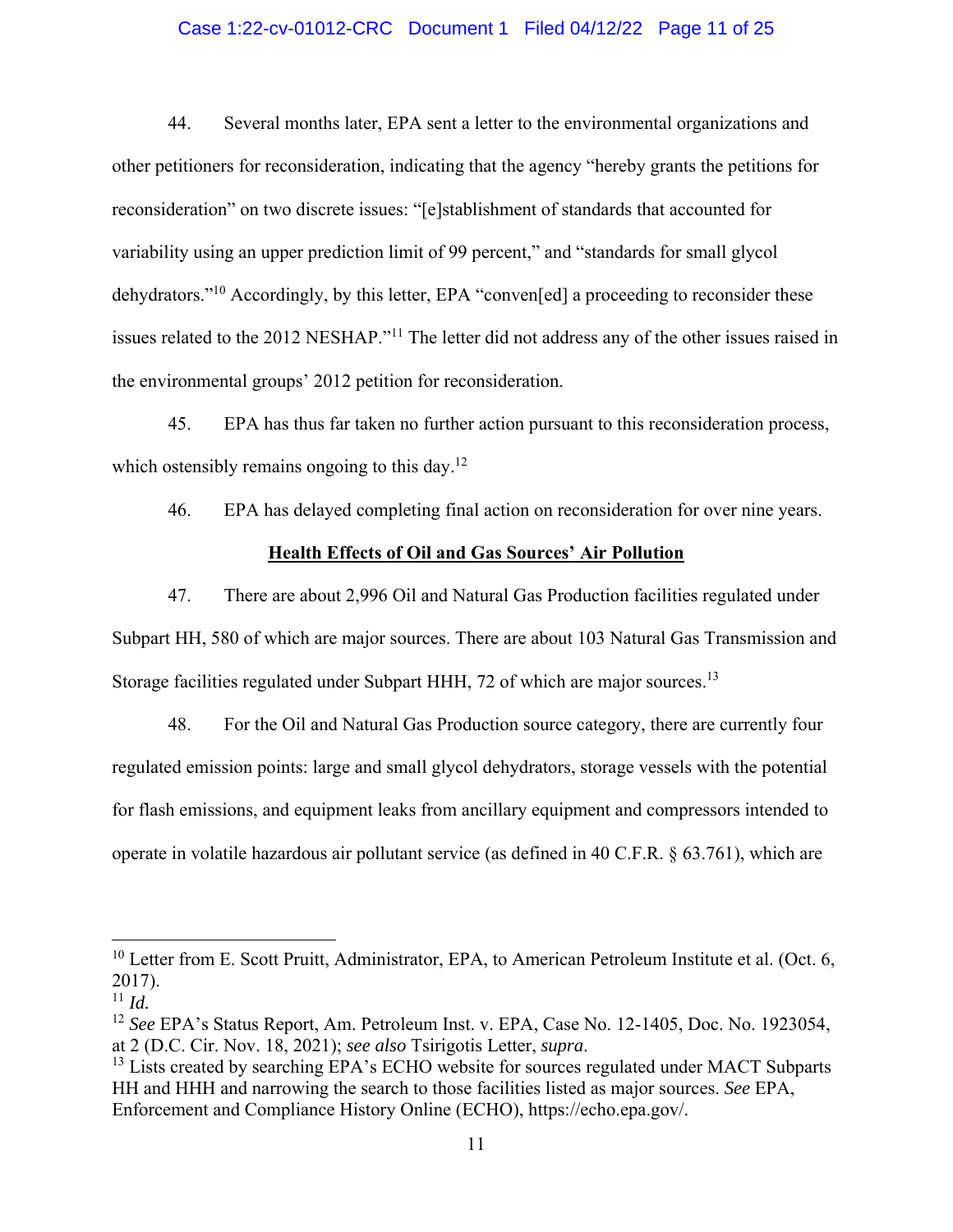### Case 1:22-cv-01012-CRC Document 1 Filed 04/12/22 Page 12 of 25

located at natural gas processing plants. 40 C.F.R. § 63.760(b). For the Natural Gas Transmission and Storage, currently regulated emission points include only large and small glycol dehydrators. 40 C.F.R. § 63.1270(b).

49. There are 57 million people living within 50 kilometers of oil and gas facilities, according to EPA data.<sup>14</sup> Residents of rural communities like Eagle Ford, Texas, and of urban neighborhoods such as Wilmington in the city of Los Angeles, are surrounded by oil and gas operations near their homes, public schools, childcare centers, senior citizen housing complexes, workplaces, healthcare facilities, and recreational parks.<sup>15</sup>

50. EPA's 2012 residual risk assessment showed that individuals living in close proximity to oil and gas sources endure substantial cancer, chronic non-cancer, and acute health threats, as well as temporary and permanent disabilities, from being exposed daily to emissions from nearby oil and gas facilities.

51. The oil and gas sector emits thousands of tons of harmful compounds each year, including organic hazardous air pollutants such as benzene.16 Benzene is a known human

<sup>14</sup> EPA Ofc. of Air and Radiation, Final Residual Risk Assessment for the Oil and Gas Production and Natural Gas Transmission and Storage Source Categories, at 31-32 tbl. 4.2-1 (Apr. 2012), https://www.regulations.gov/document/EPA-HQ-OAR-2010-0505-4558. 15 *See, e.g.*, Jim Morris et al., *Big Oil, Bad Air: Fracking the Eagle Ford Shale of South Texas*, Ctr. For Pub. Integrity (Feb. 18, 2014), https://eagleford.publicintegrity.org/; Alexandria Herr & Clayton Aldern, *California's Dirty Little Secret: Oil Wells in the Backyard*, Grist (Oct. 13, 2021), https://grist.org/project/accountability/wilmington-california-oil-gas-setbacks/ ("[The Wilmington Oil Field] pumps out 46,000 barrels per day from 1,550 active wells. Wilmington is also home to more than 50,000 residents, more than 90 percent of whom are people of color."). <sup>16</sup> *See*, *e.g.*, Natural Resources Defense Council, *Drilling in California: Who's at Risk?*, at 6 (Oct. 2014), https://www.nrdc.org/sites/default/files/california-fracking-risks-report.pdf; Ctr. for Biological Diversity, *Danger Next Door: The Top 12 Air Toxics Used for Neighborhood Oil Drilling in Los Angeles* (Dec. 2017),

https://www.biologicaldiversity.org/publications/papers/DangerNextDoor.pdf.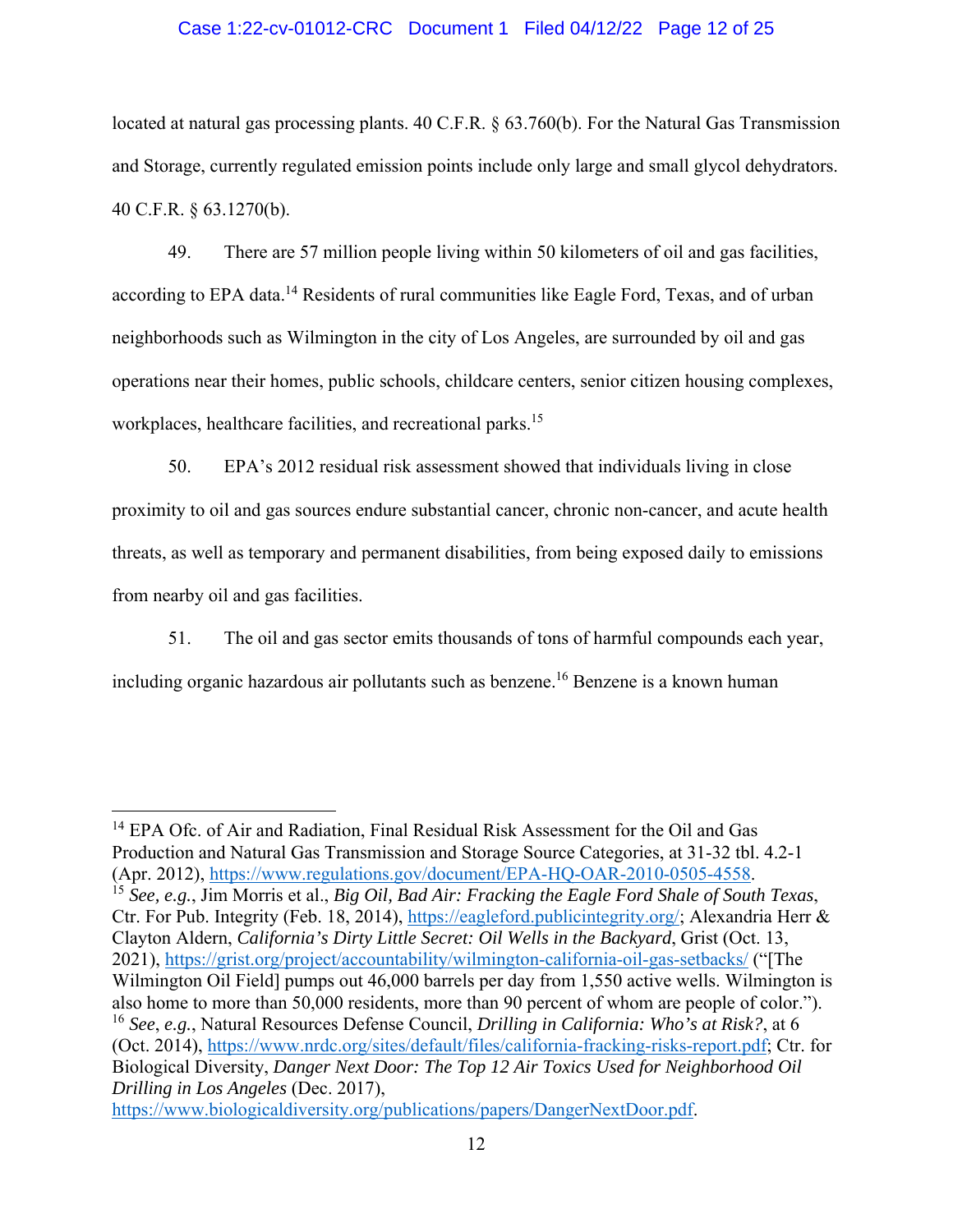### Case 1:22-cv-01012-CRC Document 1 Filed 04/12/22 Page 13 of 25

carcinogen, which EPA identified as a major contributor to cancer risk nationwide in the 2014 National Air Toxics Assessment.17

52. EPA has long recognized that carcinogens have no safe level of human exposure and that cancer risk is additive.

53. Prenatal exposure to carcinogens and other air pollutants and exposure during early childhood increase an individual's lifetime cancer risk and other health risks due to greater vulnerability to harm from pollution during early stages of development.

54. Socioeconomic disparities and related stressors increase vulnerability to carcinogenic and other toxic exposures.

55. EPA recently "conducted a new analysis of HAP-related exposures and risks across the United States" from the oil and gas sector. Based on 2017 National Emissions Inventory data—which "includes emissions from the sources subject to regulation and sources outside of the regulation"—EPA estimated that approximately 6.8 million people have a cancer risk of more than one-in-one-million, more than 142,000 people have a cancer risk of equal to or more than 50-in-one-million, and more than 38,000 people have a cancer risk of equal to or more than 100-in-one-million.18 EPA's presumptive limit on maximum individual lifetime risk is approximately 100-in-one million.<sup>19</sup>

<sup>17 2014</sup> NATA Summary of Results, at 4, https://www.epa.gov/sites/default/files/2020- 07/documents/nata 2014 summary of results.pdf.<br><sup>18</sup> EPA, Regulatory Impact Analysis for the Proposed Standards of Performance for New,

Reconstructed, and Modified Sources and Emissions Guidelines for Existing Sources: Oil and Natural Gas Sector Climate Review, at 4-25 to 4-26, 4-30 tbl. 4-7 (Oct. 2021) [hereinafter RIA], https://www.epa.gov/system/files/documents/2021-11/proposal-ria-oil-and-gas-nsps-eg-climate-<u>review 0.pdf</u>.<br><sup>19</sup> EPA originally articulated its 100-in-one-million presumption in the 1989 Benzene Rule.

Plaintiffs have previously indicated in comments to the agency that this figure is now outdated and that a lower presumptive level of risk acceptability is necessary to take into account the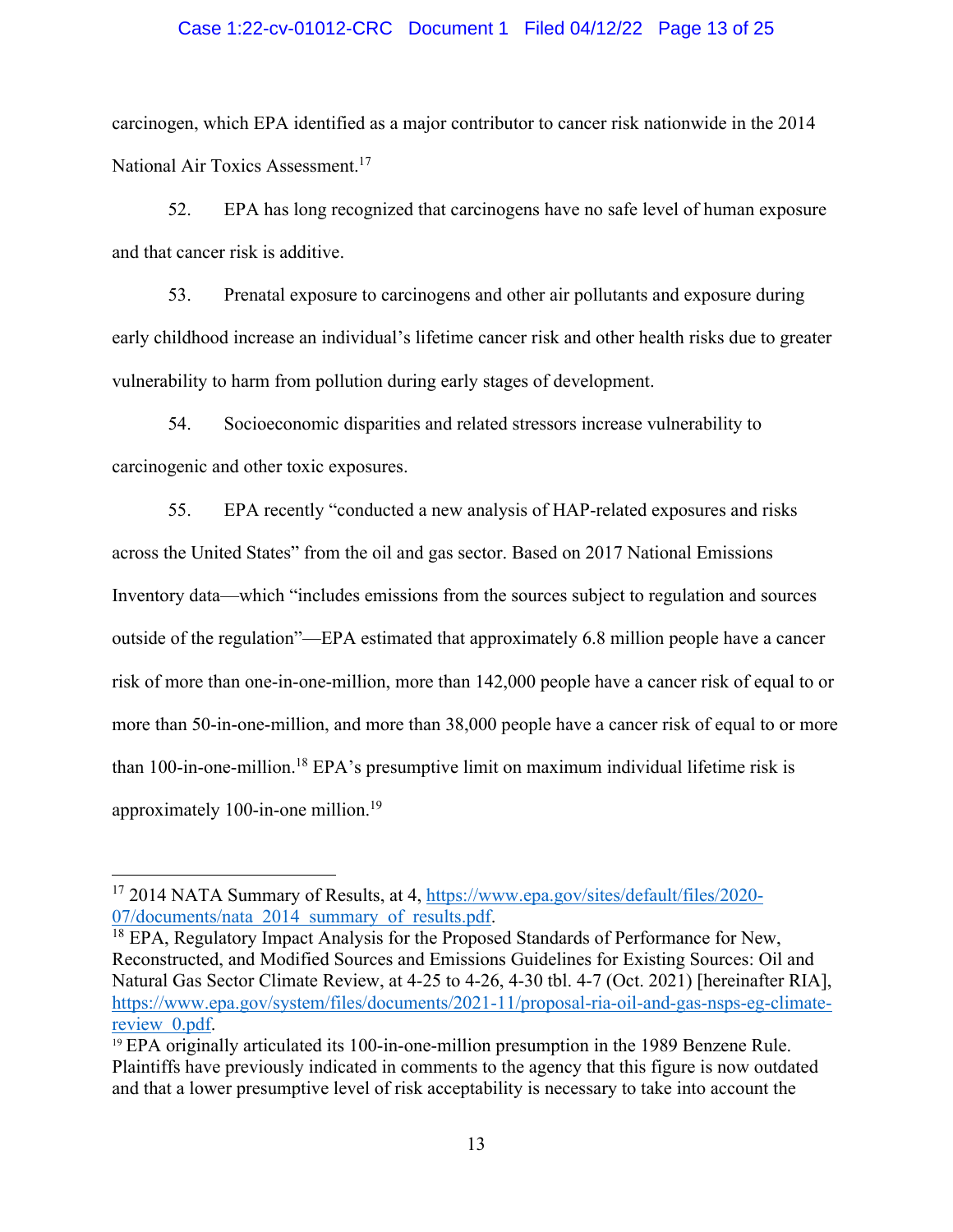### Case 1:22-cv-01012-CRC Document 1 Filed 04/12/22 Page 14 of 25

56. Breathing and dermal absorption of certain pollutants emitted by oil and gas sources can also cause other kinds of chronic, long-term harm, such as damage to the liver and kidneys; respiratory issues; degeneration of the nervous system; degeneration of the immune system; and developmental and reproductive harms, including birth defects, ovarian damage, and developmental delay.

57. In addition, breathing some of these pollutants can cause severe or acute harm from short-term exposure, such as difficulty breathing or decline in neurobehavioral performance.

58. Some of the hazardous air pollutants emitted from oil and gas sources persist in the environment or bioaccumulate.

59. People living near oil and gas facilities are not only exposed to multiple sources, but also to multiple pollutants, and through multiple routes of exposure.

60. In addition, volatile organic compounds, which are emitted in significant quantities by oil and gas sources, are precursors to the formation of ozone in the ambient air.<sup>20</sup>

61. Ambient ozone can cause or worsen asthma attacks, lung inflammation, reduced lung function, respiratory symptoms (*e.g.*, cough, chest pain, throat and nose irritation), and increase lung permeability. Both short-term and long-term exposure to ozone is associated with increased hospitalizations and deaths from respiratory causes. *See* EPA, National Ambient Air

sensitivity of children and populations exposed to multiple sources of pollution. *See* Comments on National Emission Standards for Hazardous Air Pollutants: Oil and Natural Gas Sector; Review and Proposed Rule for 40 C.F.R. Part 63 (July 28, 2011), filed by Sierra Club et al. (Nov. 30, 2011), https://www.regulations.gov/comment/EPA-HQ-OAR-2010-0505-4457. 20 *See* RIA at 3-16.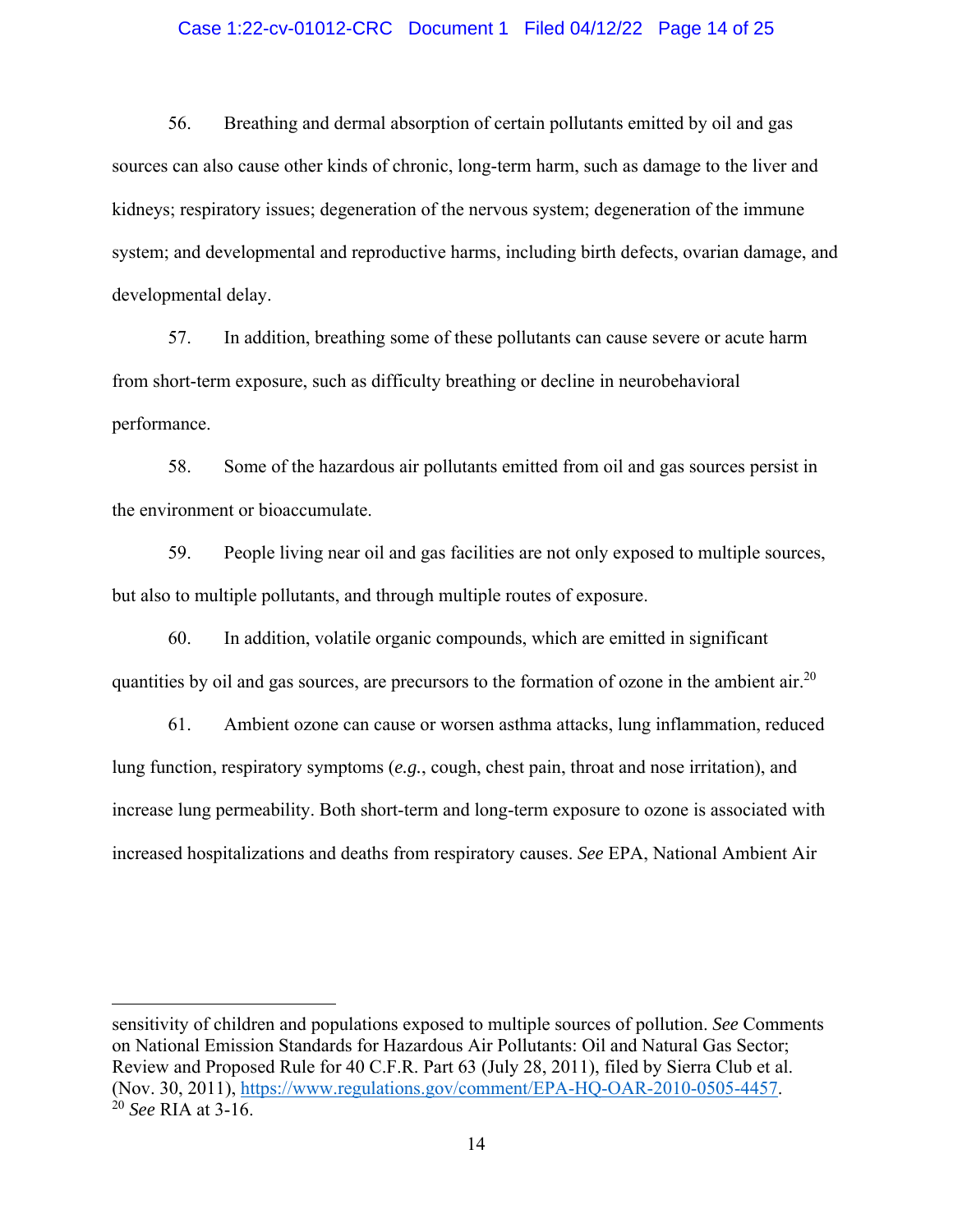#### Case 1:22-cv-01012-CRC Document 1 Filed 04/12/22 Page 15 of 25

Quality Standards for Ozone, 80 Fed. Reg. 65,292, 65,307-08 (Oct. 26, 2015). Research has also linked long-term exposure to ozone to direct negative impacts on the cardiovascular system.<sup>21</sup>

62. As EPA has repeatedly recognized, children are especially vulnerable to the harmful effects of ozone, including asthma. *See, e.g.*, *id.* at 65,310-13, 65,446. Asthma-related hospitalizations and deaths are elevated among children, particularly among Black children. EPA, National Ambient Air Quality Standards for Ozone, Final Rule, 62 Fed. Reg. 38,856, 38,864 (July 18, 1997). In fact, "Black children are two times as likely to be hospitalized for asthma and are four times as likely to die from asthma as White children."<sup>22</sup>

63. EPA has found that ozone can also damage vegetation including forests, commercial trees, and agricultural crops, significantly harming ecosystems.

### **Revision Rulemakings**

64. The 2012 NESHAP rule for Oil and Natural Gas Production and Natural Gas Transmission and Storage contains outdated provisions that EPA would likely be required to revise and strengthen in the overdue rulemakings. These revisions would likely lead to reductions in air pollution and the avoidance or reduction of exposure to such pollution for people living near oil and gas sources.

65. As part of its overdue  $\S$  7412(d)(6) review and revision, EPA would be required to set limits on all currently uncontrolled HAP emissions from the oil and gas source categories. *See Louisiana Envtl. Action Network*, 955 F.3d at 1096 ("There is no dispute that the Act requires EPA to have in place emission standards to control *all* the listed pollutants that a source

<sup>21</sup> EPA, *Study Examines if Long-Term Exposure to Ozone Impacts the Cardiovascular System* (Feb. 20, 2020), https://www.epa.gov/sciencematters/study-examines-if-long-term-exposureozone-impacts-cardiovascular-system. 22 EPA, *Children's Environmental Health Disparities: Black and African American Children and* 

*Asthma*, at 3, https://www.epa.gov/sites/production/files/2014-05/documents/hd aa asthma.pdf.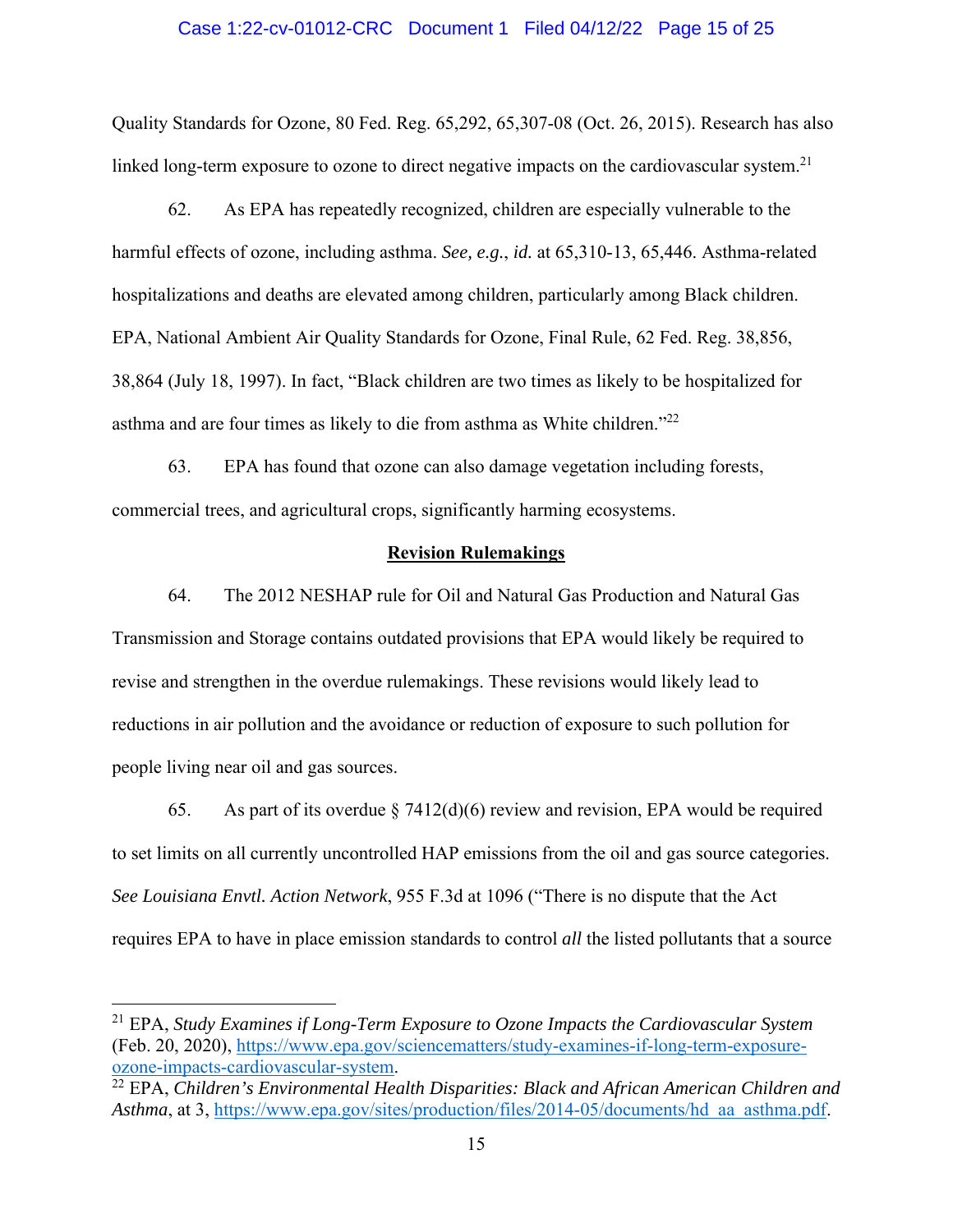#### Case 1:22-cv-01012-CRC Document 1 Filed 04/12/22 Page 16 of 25

category emits, and requires the Agency to revise existing standards that are underinclusive to add section  $112\left(\frac{d}{2}\right)-3$  controls for listed but unaddressed pollutants.") (emphasis added).

66. There are many emission points and emissions in the Oil and Natural Gas Production and Natural Gas Transmission and Storage source categories that remain uncontrolled. For example, there are currently no control standards for storage vessels without the potential for flash emissions ("PFE"), storage tanks with PFE in the production sector, storage vessels and equipment leaks in the transmission and storage sector, pigging, tank loading, compressors, and flowback and produced water storage. Nor does the current NESHAP place controls on non-benzene HAP emissions from large glycol dehydrators or non-BTEX HAP emissions from small glycol dehydrators.

67. In addition, the NESHAPs for Oil and Natural Gas Production and Natural Gas Transmission and Storage contain affirmative defenses to civil penalties for exceedances of the emission standards caused by during startup, shutdown, and malfunction periods. *See* 40 C.F.R. §§ 63.762, 63.1272. Communities near oil and gas sources are exposed to spikes in dangerous pollution from uncontrolled releases during startups, shutdowns, and malfunctions. Affirmative defenses for exceedances during these events are illegal because they exceed EPA's authority and violate the Clean Air Act citizen suit provision under § 304(a). *See* 42 U.S.C. § 7604(a); *Natural Res. Def. Council v. EPA*, 749 F.3d 1055, 1062-63 (D.C. Cir. 2014). Thus, under a § 7412(d)(6) review process, EPA would be required to remove the unlawful affirmative defenses in the current rules for excess emissions during startup, shutdown, and malfunction events. *See Sierra Club*, 551 F.3d at 1027-28.

68. EPA's overdue  $\S 7412(d)(6)$  review must also "tak[e] into account developments in practices, processes, and control technologies," 42 U.S.C. § 7412(d)(6), such as fenceline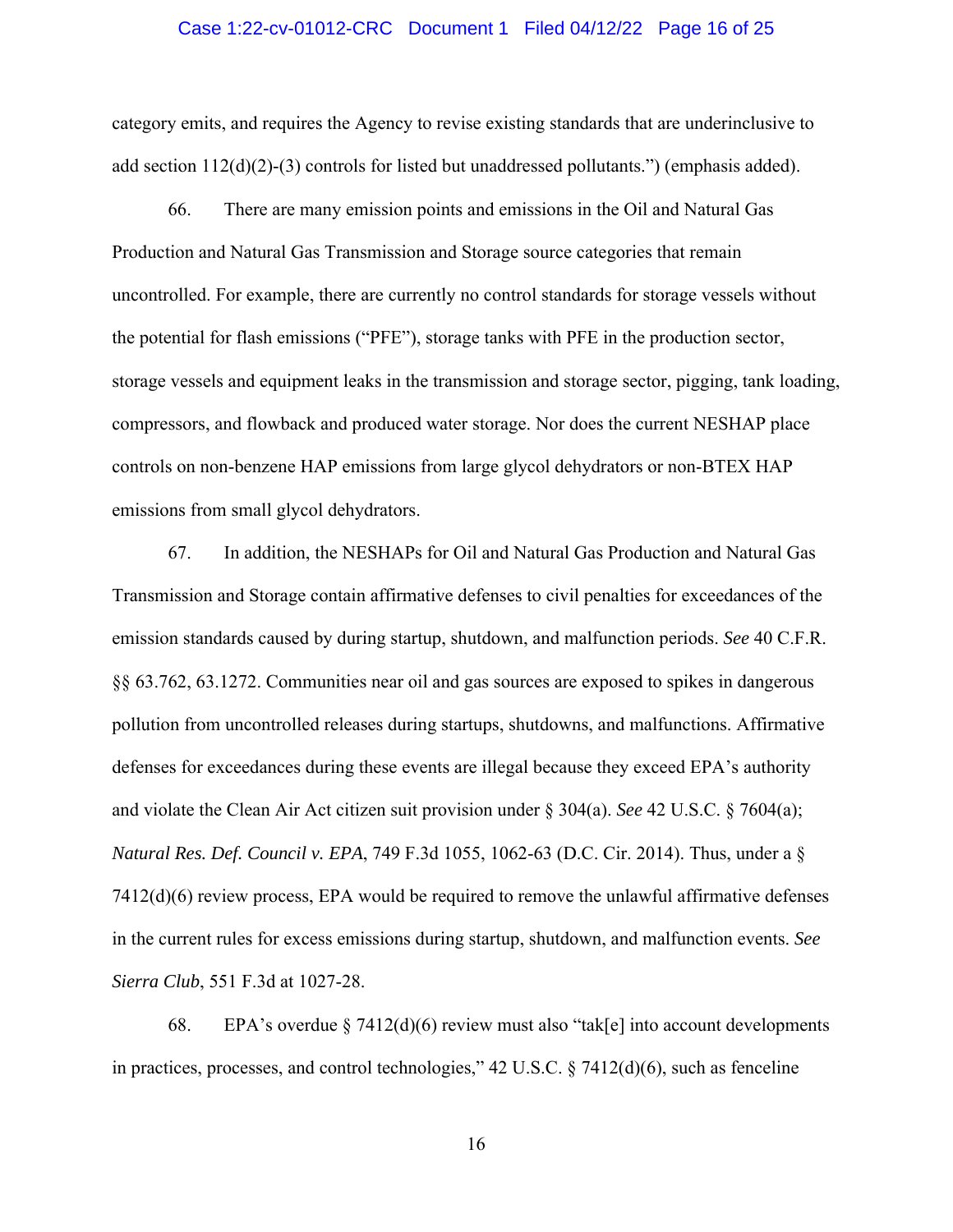### Case 1:22-cv-01012-CRC Document 1 Filed 04/12/22 Page 17 of 25

monitoring and corrective action for fugitive air emissions of benzene, which EPA has put in place at a similar source—petroleum refineries—as a way of assuring compliance with the emission standards. *See* 80 Fed. Reg. 75,178 (Dec. 1, 2015).

69. Further, the NESHAPs for Oil and Natural Gas Production and Natural Gas Transmission and Storage incorporate EPA's general flare standards under 40 C.F.R. § 63.11, which are also overdue for review under  $\S$  7412(d)(6). Yet on multiple occasions, EPA has recognized that the general flare standards under 40 C.F.R. § 63.11 are outdated, lead to the operation of flares with poor destruction efficiency, and require revision. For example, in recent rulemakings for refineries and chemical and petrochemical source categories, EPA adopted improved flare operational and monitoring requirements.<sup>23</sup> This is yet another issue that EPA would likely find necessary to revise after performing its statutorily required review under  $§ 7412(d)(6).$ 

70. Indeed, EPA implicitly recognized this in its recent proposed revisions to the standards of performance for the Crude Oil and Natural Gas source category, in which the agency sought comment on "whether additional measures to ensure proper performance of flares would be appropriate to ensure that flares meet the current 95 percent control requirement," specifically noting the recent improvements for flare standards that EPA promulgated for petroleum refineries in 2015 and other industrial sectors in several recent NESHAP rulemakings. *See* Standards of Performance for New, Reconstructed, and Modified Sources and Emissions

<sup>23</sup> *See*, *e.g.*, EPA, National Emission Standards for Hazardous Air Pollutants: Miscellaneous Organic Chemical Manufacturing Residual Risk and Technology Review, 85 Fed. Reg. 49,084, 49,094 (Aug. 12, 2020); EPA, National Emission Standards for Hazardous Air Pollutants: Generic Maximum Achievable Control Technology Standards Residual Risk and Technology Review for Ethylene Production, 85 Fed. Reg. 40,386, 40,389 (July 6, 2020); EPA, Petroleum Refinery Sector Risk and Technology Review and New Source Performance Standards, 80 Fed. Reg. 75,178, 75,206 (Dec. 1, 2015).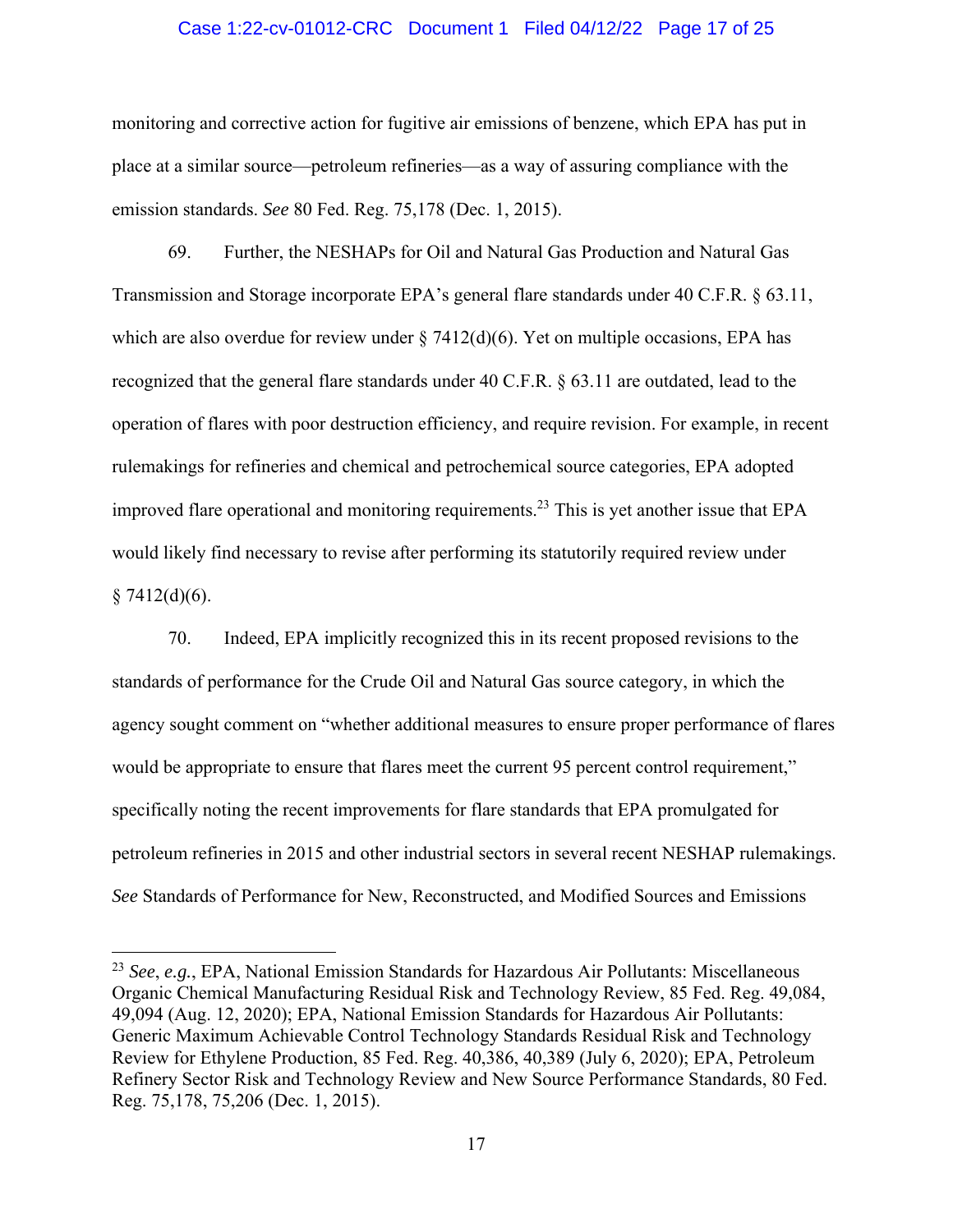#### Case 1:22-cv-01012-CRC Document 1 Filed 04/12/22 Page 18 of 25

Guidelines for Existing Sources: Oil and Natural Gas Sector Climate Review; Proposed Rule, 86 Fed. Reg. 63,110, 63,246 (Nov. 15, 2021).

71. Developments have also occurred in leak detection and repair—such as the use of leak detection sensor network technology—and other types of pollution controls that can achieve lower levels of emissions from oil and gas sources, which EPA would need to consider in the overdue  $\S$  7412(d)(6) rulemaking.<sup>24</sup>

### **ALLEGATIONS OF INJURY**

72. Plaintiffs and their members are and will continue to be harmed by the Administrator's failures to take the actions required by 42 U.S.C. § 7412(d)(6) for the oil and gas source categories under 40 C.F.R. Part 63, Subparts HH and HHH.

73. Plaintiffs' members live, work, travel, recreate, attend school or educational programs, provide healthcare to family members, and engage in a variety of other activities near facilities in the source category. Plaintiffs' members suffer exposure and other harm to their health, recreational, aesthetic, educational, professional, and other interests due to breathing hazardous air pollutants emitted by facilities in the source category. Exposure to hazardous air pollutants emitted by sources in the source category has adverse health effects, which may include respiratory, neurological, developmental, and reproductive harm; damage to bodily organs and the central nervous system; cancer; and temporary and permanent disabilities, as well as other health effects described above.

74. Plaintiffs' members are concerned that hazardous air pollutants are present in the locations where they live, work, travel, recreate, attend school or educational programs, provide

<sup>&</sup>lt;sup>24</sup> Other developments include multi-gas open path extractive Fourier transform infrared spectroscopy, optical remote sensing instruments including Solar Occultation Flux, differential optical absorption spectroscopy, and differential absorption LIDAR.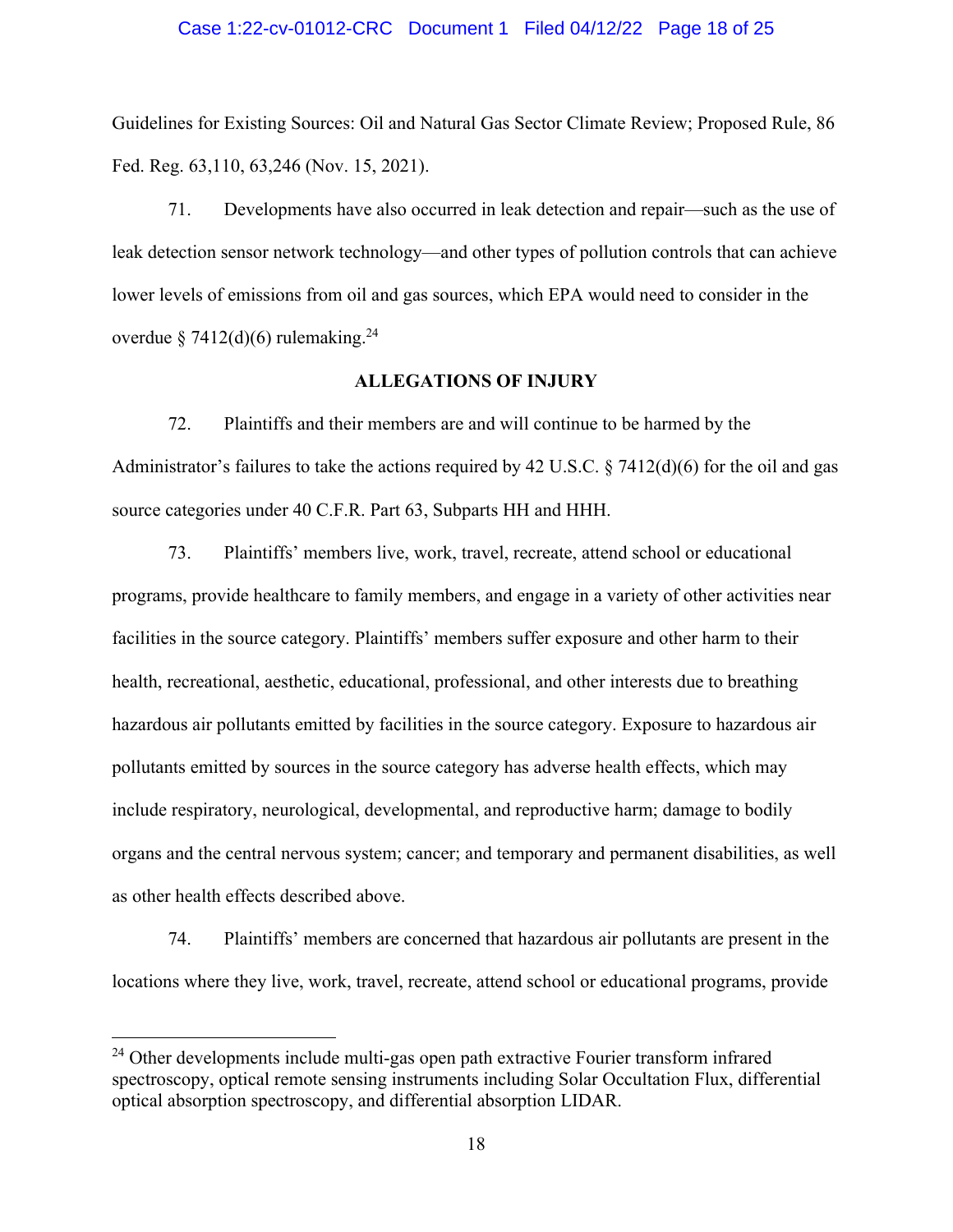### Case 1:22-cv-01012-CRC Document 1 Filed 04/12/22 Page 19 of 25

healthcare to family members, and engage in other activities. These reasonable concerns about their increased exposure from such activities and other resulting harms from such exposure diminish their enjoyment of activities and areas they previously enjoyed or would like to continue to engage in or use, and thereby harm their recreational, aesthetic, educational, professional, and other interests.

75. For example, Plaintiff Sierra Club has over 285,000 members across Texas, California, Pennsylvania, Ohio, New Mexico, North Dakota, Oklahoma, West Virginia, Colorado, Utah, Wyoming, and Louisiana, where oil and gas activity and infrastructure are particularly prevalent, including sources that are regulated by Subparts HH and HHH or that could be regulated if EPA took the actions required by  $\S 7412(d)(6)$ .

76. One of these members lives in the city of Fort Worth, Texas, with his wife and two children. There are at least 40 active gas wells at over a dozen different well sites located within 2.5 miles of the member's home. These wells are co-located with more than 50 storage tanks. The closest active well facilities to the member's house are located approximately 0.5 miles away and are co-located with three storage tanks. The member's children attend school in a building within 700 feet of an active gas well pad. There are also more than 40 gas wells within that same 2.5-mile radius of the member's house that have been permitted but not yet drilled. In greater Tarrant County, there are at least 3,300 active gas wells. Finally, there are two active gas processing plants within 20 miles of the member's house. The member is concerned about his exposure and his family's exposure to hazardous air pollutants from these facilities and the associated elevated risk of health harm as described above. *See supra* ¶¶ 50-52, 55-57, 60-62.

77. In previous litigation either concerning EPA's 2012 NESHAP rule or the related New Source Performance Standards, Plaintiffs' members have filed declarations demonstrating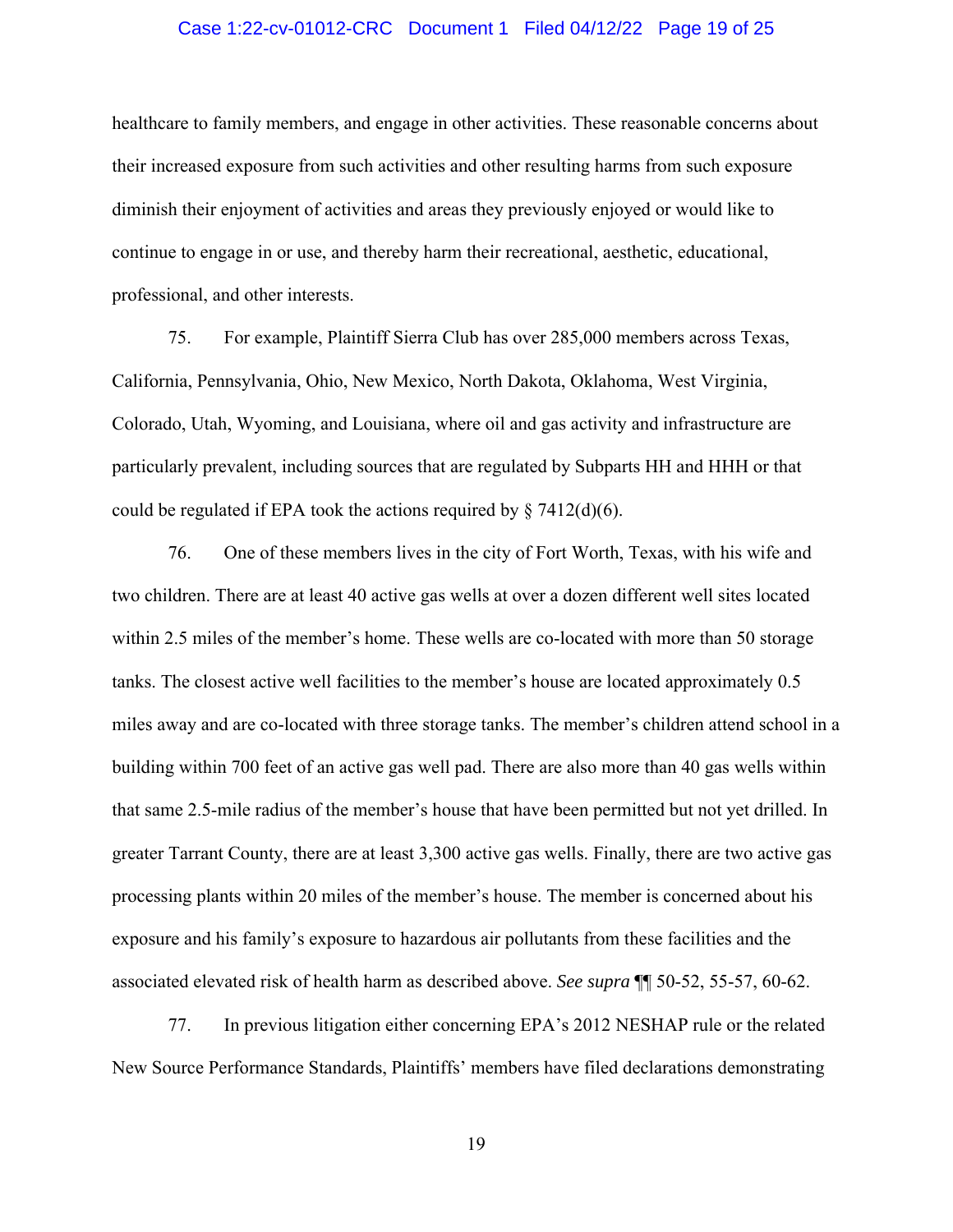### Case 1:22-cv-01012-CRC Document 1 Filed 04/12/22 Page 20 of 25

the specific harms they have suffered from oil and gas sources due to EPA's actions or inaction.25 In compliance with this Circuit's requirements, Plaintiffs are prepared to file their members' declarations with their principal brief or in the event their standing is challenged.

78. Further, oil and gas sources emit air pollutants that can damage surrounding wildlife, plants, waters, land, communities, and ecosystems, and thus harm Plaintiffs' members' recreational, aesthetic, educational, professional, and other interests in those wildlife, plants, waters, land, communities, or ecosystems. As detailed above, the pollution emitted by oil and gas sources includes hazardous air pollutants and volatile organic compounds, which contribute to ambient ozone that can harm plant species and can result in changes in wildlife habitat. These changes can lead to wildlife avoidance of certain areas, as well as a reduction in biodiversity or other changes to a local community's ecosystem. Ecosystem changes make it more difficult for Plaintiffs' members to observe, fish, cultivate, study, research, or write about wildlife, plants, or ecosystems.

79. Plaintiffs and their members suffer additional harm because they do not have upto-date information, public safety advisories, published findings, or determinations from the Administrator regarding the emission limitations existing sources have achieved, the current pollution control methods, practices, and technologies that could be or are being used to achieve emission reductions, the health and environmental risks that remain under the existing standards, or other information relevant to the need for stronger emission and performance standards. This information would be provided to Plaintiffs, their members, and other interested members of the

<sup>25</sup> *See, e.g.*, Declaration of John MacFarlane, California v. Regan, Case No. 20-1357, Doc. No. 1874715 (D.C. Cir. Dec. 7, 2020); Declaration of Jesse N. Marquez, Am. Petroleum Inst. v. EPA, Case No. 12-1405, Doc. No. 1405110 (D.C. Cir. Nov. 14, 2012); Declaration of Jane Williams, Am. Petroleum Inst. v. EPA, Case No. 12-1405, Doc. NO. 1405110 (D.C. Cir. Nov. 14, 2012).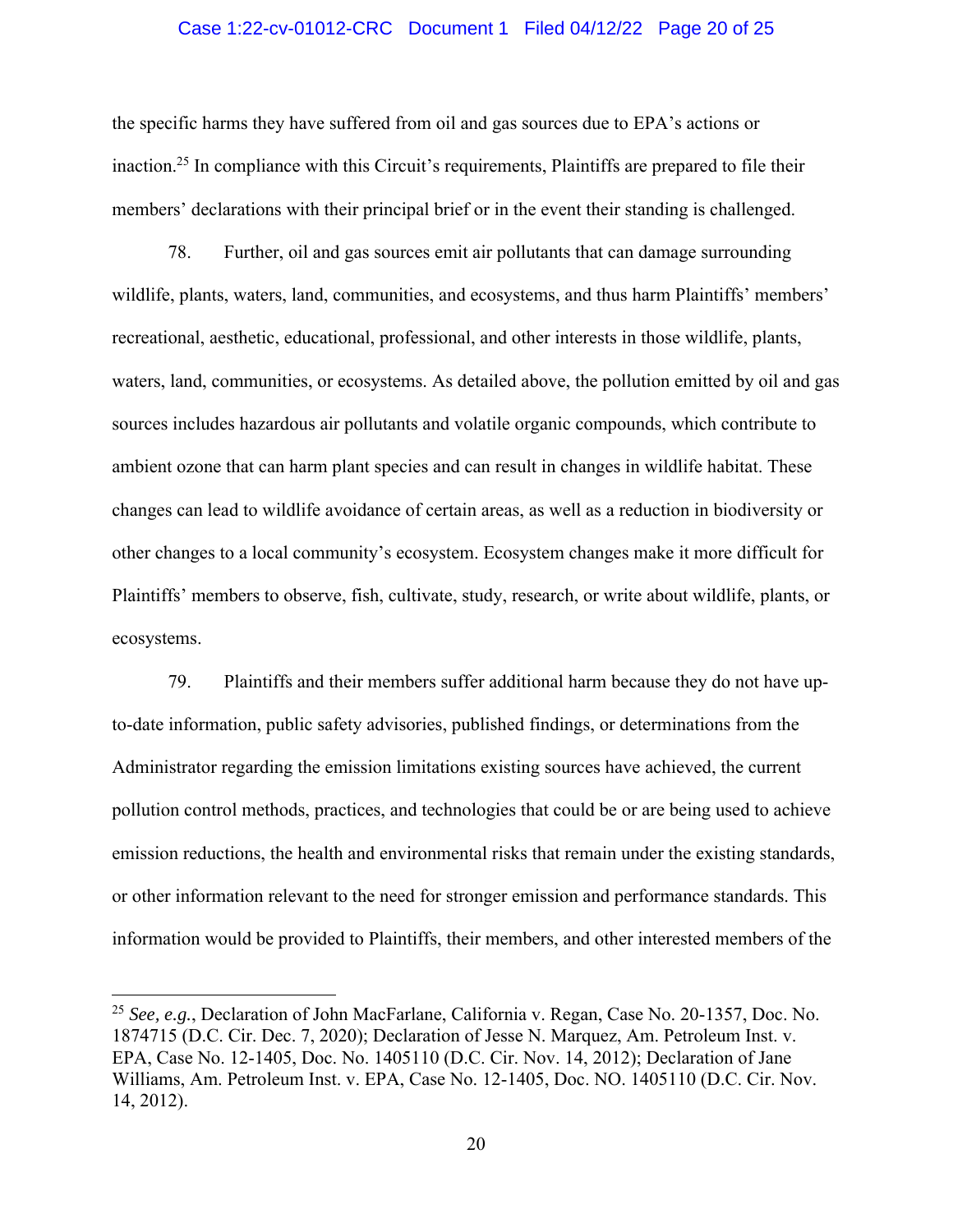### Case 1:22-cv-01012-CRC Document 1 Filed 04/12/22 Page 21 of 25

public as a result of the Administrator's required actions pursuant to § 7412(d)(6). *See, e.g.*, 42 U.S.C. § 7607(d)(3)-(6) (describing notice and informational disclosures required as part of rulemakings under § 7412).

80. If Plaintiffs and their members had this information, they would use it to work for stronger health and environmental protections; to educate members, supporters, and the public pursuant to their organizational missions; and to protect themselves and their families from air pollutants and affected land, water, and food. The denial of this information impairs Plaintiffs' ability to provide information and services to their members to assist them in protecting their interests, hampers the ability of Plaintiffs and their members to take actions to protect their health and communities—including research and adoption of new mitigation and emergency preparedness measures—and diminishes their enjoyment of activities in their daily lives.

81. Plaintiffs and their members suffer harm because they are denied the opportunity to present written comments, data, documentary information, views, and arguments to EPA and have them considered by the agency and responded to as part of the overdue  $\S$  7412(d)(6) rulemaking. The Administrator's failures to conduct the overdue rulemakings have thus denied Plaintiffs and their members the opportunity to seek greater health protections and emissions reductions—including the development of new mitigation and emergency preparedness provisions—and to have EPA consider and respond to such comments in taking the final actions required by  $\S$  7412(d)(6). This deprivation of the opportunity to present comments and arguments and have them considered and addressed by EPA impairs Plaintiffs' and their members' ability to serve and protect their interests and fulfill their organizational missions.

82. Plaintiffs and their members suffer harm because the Administrator has not issued final rules or determinations under  $\S 7412(d)(6)$  addressing and including all matters these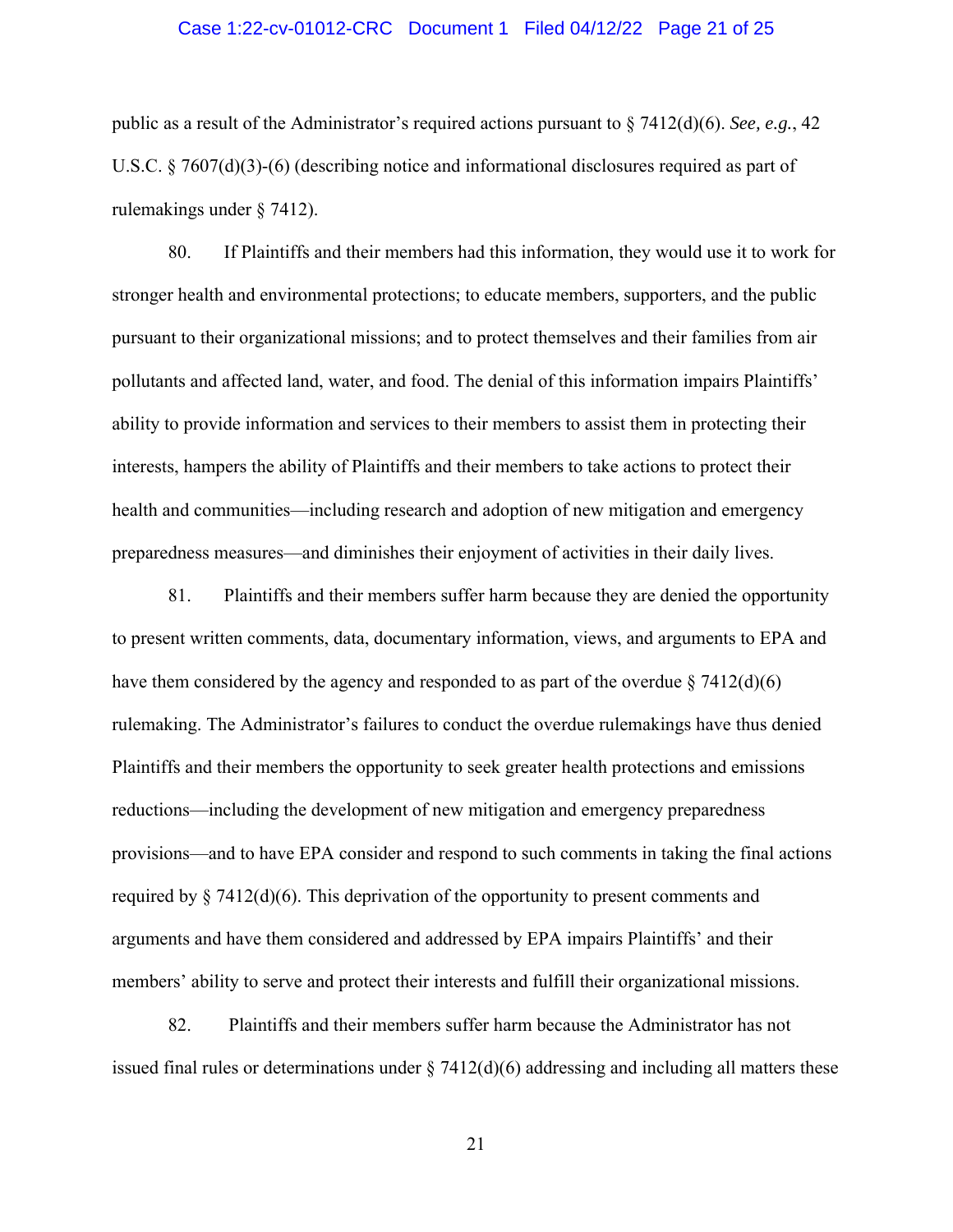### Case 1:22-cv-01012-CRC Document 1 Filed 04/12/22 Page 22 of 25

provisions require, as discussed above. Any such rule or determination would be judicially reviewable. *See* 42 U.S.C. § 7607(b). Deprivation of the right to judicial review further harms the ability of Plaintiffs and their members to protect their interests and fulfill their organizational missions.

83. The Administrator's failures to take actions required by  $\S$  7412(d)(6) deprive Plaintiffs' members of the cleaner air that would result from those actions. Consequently, Defendant's violation of  $\S$  7412(d)(6) prolongs and increases Plaintiffs' members' exposure to hazardous air pollutants, volatile organic compounds that contribute to ozone, and the related and resulting health, recreational, aesthetic, and other injuries as described above. Defendant also prolongs and increases the air pollutant exposure of wildlife, plant, water, land, local communities, and ecosystems, resulting in harm to Plaintiffs' members' interests, as described above. Emission reductions required under  $\S 7412(d)(6)$  would reduce these exposures, and would reduce the related health, recreational, aesthetic, and other harms suffered by Plaintiffs' members.

84. By not taking the actions required by  $\S$  7412(d)(6), the Administrator deprives Plaintiffs and their members of information, published findings, and determinations, as described above. *See, e.g.*, *id.* § 7607(d)(3)-(6). In addition, the Administrator's failures to take the actions required by § 7412(d)(6) deprive Plaintiffs and their members of the opportunity to receive judicial review of the lawfulness of the final EPA actions. *See id.* § 7607(b). These failures make it more difficult for Plaintiffs and their members to seek health and environmental protections from air pollutants; to shield themselves, their families, and other community members from exposure to such pollutants; to protect their health, recreational, aesthetic, and other interests; and to be able to enjoy activities in their daily life without concerns about exposure to air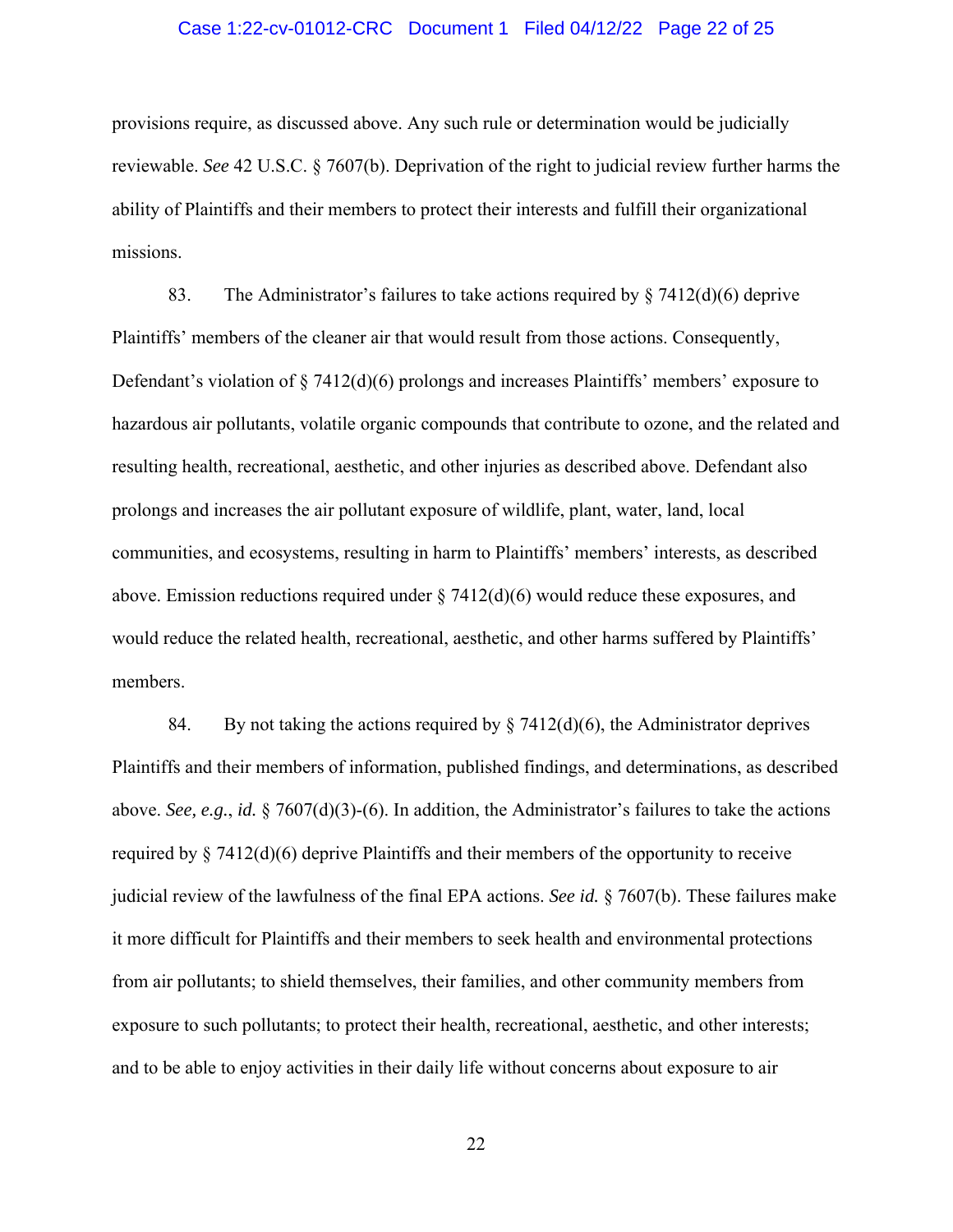# Case 1:22-cv-01012-CRC Document 1 Filed 04/12/22 Page 23 of 25

pollutants. These failures also impair Plaintiffs' ability to provide educational services to their members concerning air pollution from oil and gas sources and hinder Plaintiffs' ability to provide services and take actions vital to fulfilling their public health missions.

85. For all of the foregoing reasons, the failures complained of herein cause Plaintiffs and their members and constituents injuries for which they have no adequate remedy at law. Granting the requested relief would redress these injuries.

### **CLAIM FOR RELIEF**

86. The allegations of all foregoing paragraphs are hereby incorporated as if set forth fully herein.

#### **Violations of § 7412(d)(6) of the Clean Air Act**

87. Each of the Administrator's ongoing failures to review and to either revise or issue a determination not to revise the NESHAP regulating oil and gas source categories under 40 C.F.R. Part 63, Subparts HH and HHH, in accordance with 42 U.S.C. § 7412(d)(6), constitutes a "failure of the Administrator to perform any act or duty under this chapter which is not discretionary" within the meaning of  $\S$  7604(a)(2) of the Clean Air Act for each such source category.

88. Each day the Administrator fails to take these legally required actions, Defendant commits new, additional, and ongoing violations of his duties under  $\S$  7412(d)(6).

#### **PRAYER FOR RELIEF**

WHEREFORE, Plaintiffs respectfully request, for the NESHAP regulating oil and gas source categories, 40 C.F.R. Part 63, Subparts HH and HHH, that the Court:

 (1) Declare that each of the Defendant Administrator's failures to review the emission standards and to either revise standards promulgated under § 7412 or issue a final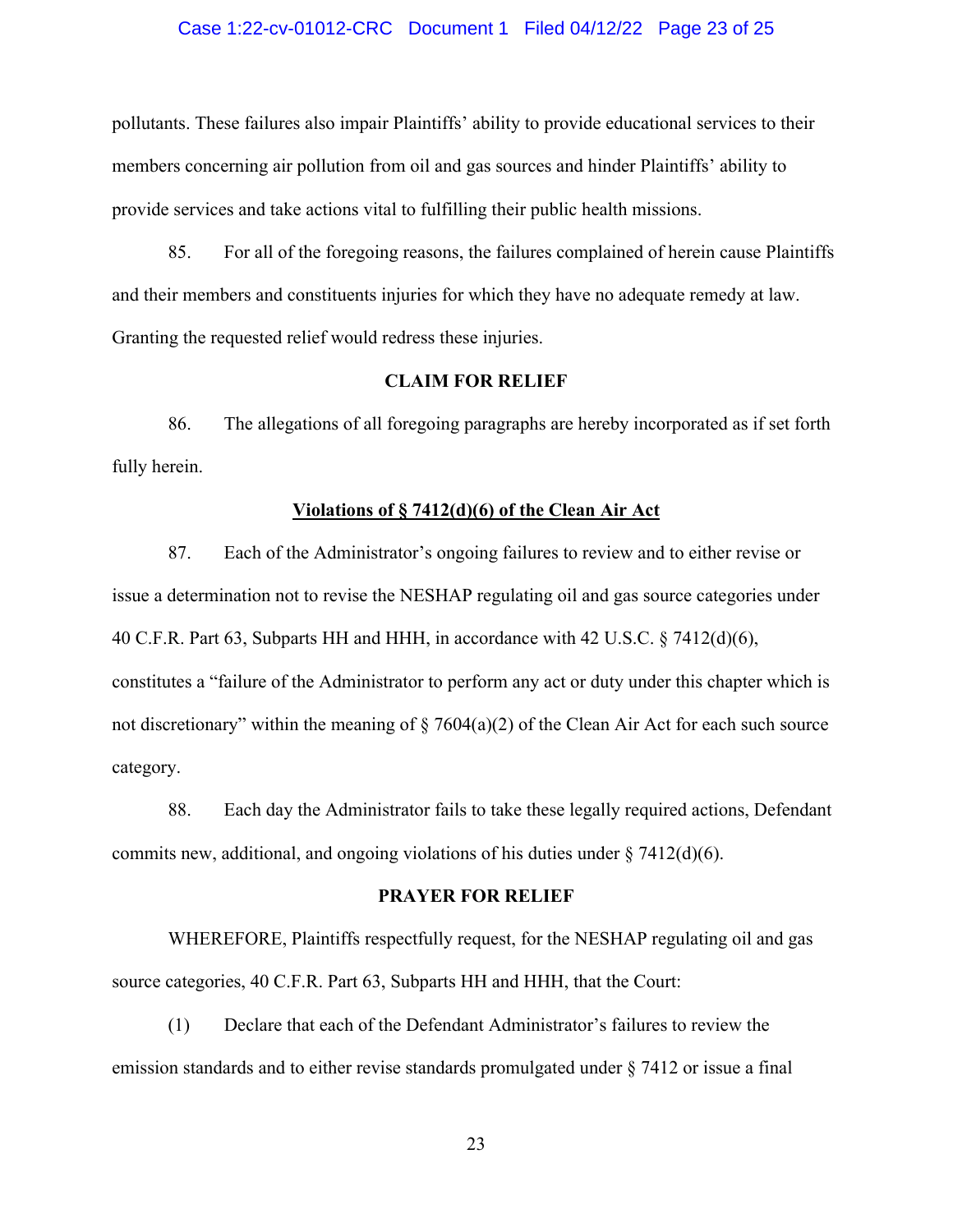### Case 1:22-cv-01012-CRC Document 1 Filed 04/12/22 Page 24 of 25

determination that such revision is not necessary under  $\S 7412(d)(6)$  for the oil and gas source categories within eight years, constitutes a "failure of the Administrator to perform any act or duty under this chapter which is not discretionary with the Administrator" within the meaning of  $§ 7604(a)(2);$ 

 (2) Order the Defendant Administrator to review the emission standards and to either revise them appropriately or issue a final determination that such revision is not necessary under § 7412(d)(6) for each of the oil and gas source categories, in accordance with an expeditious deadline specified by this Court;

WHEREFORE, Plaintiffs respectfully request, for each of the above-listed obligations and rulemakings at issue in this case, that the Court retain jurisdiction to ensure compliance with this Court's decree, award Plaintiffs the costs of this action, including attorney's fees, and grant such other relief as the Court deems just and proper.